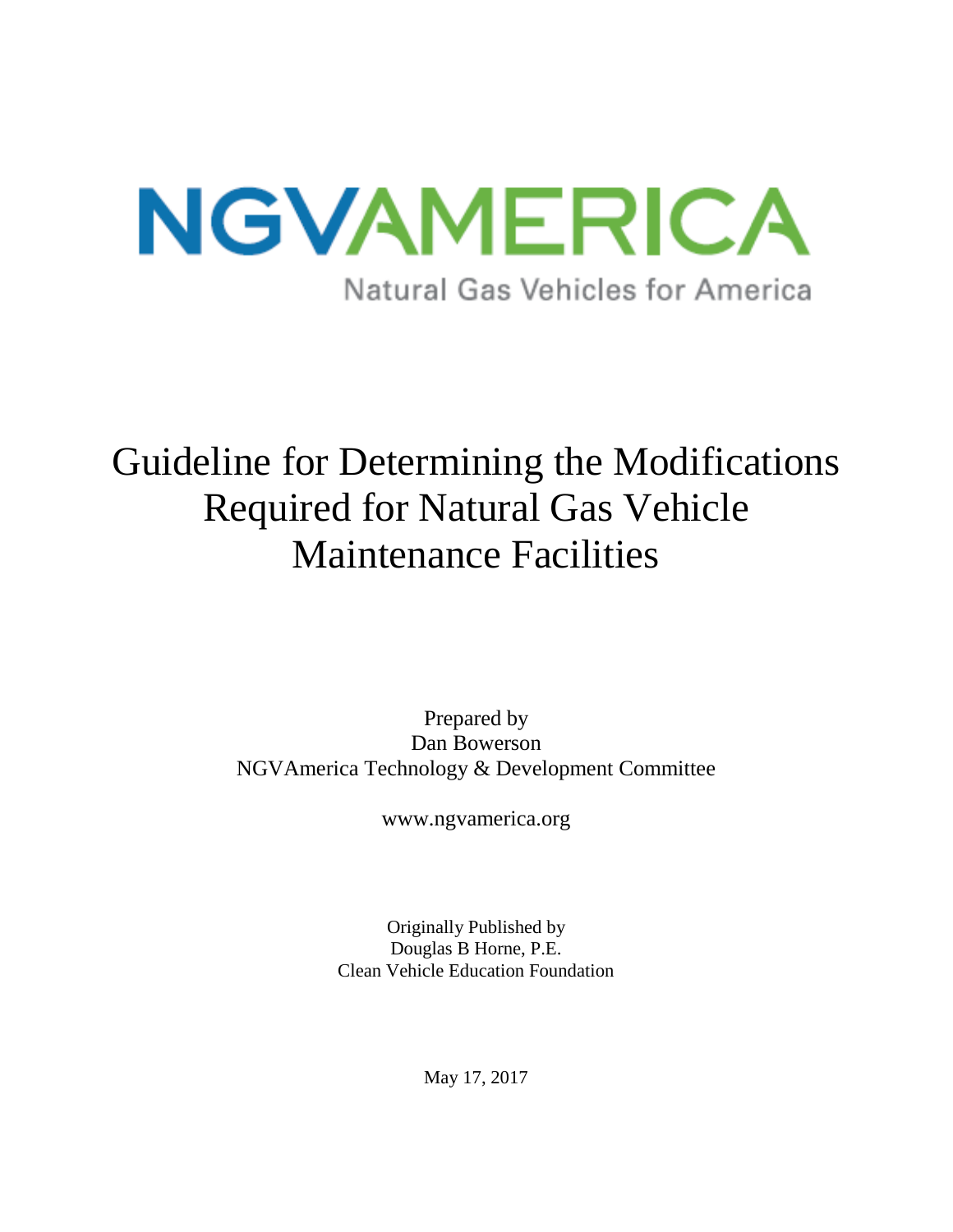## <span id="page-1-0"></span>**Disclaimer**

LEGAL NOTICE: NGVAmerica makes great effort to provide accurate and complete information. However, portions of the information contained in this document may be incorrect or not current.

NGVAmerica, its officers, employees or agents shall not be liable for damages or losses of any kind arising out of or in connection with the use or performance of the information provided herein, including but not limited to: damages or losses caused by reliance upon the accuracy or timeliness of any such information, or damages incurred from the viewing, distributing, or copying of those materials.

The information provided in this document is provided "as is." No warranty of any kind, implied, expressed, or statutory, including but not limited to the warranties of non-infringement of third party rights, title, merchantability, or fitness for a particular purpose, is given with respect to the contents of this document.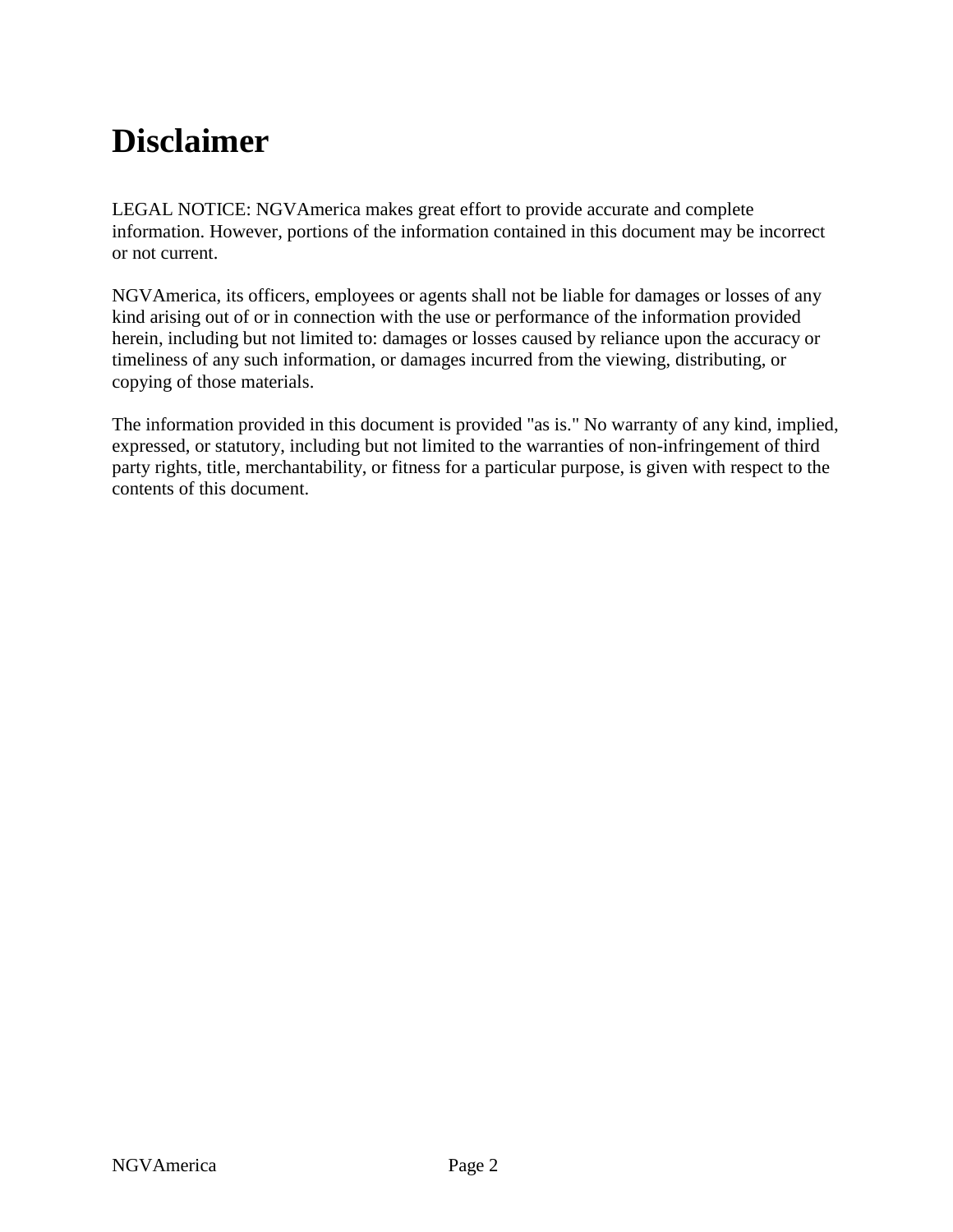## <span id="page-2-0"></span>**Acronyms**

| <b>ACH</b>                | Air Changes per Hour                                             |
|---------------------------|------------------------------------------------------------------|
| <b>AHJ</b>                | <b>Authority Having Jurisdiction</b>                             |
| ASE                       | <b>Automotive Service Excellence</b>                             |
| <b>CFD</b>                | <b>Computational Fluid Dynamics</b>                              |
| <b>CFM</b>                | Cubic Feet per Minute                                            |
| <b>CNG</b>                | <b>Compressed Natural Gas</b>                                    |
| cuft                      | Cubic Feet                                                       |
| $\mathrm{P}^{\mathrm{o}}$ | Degrees Fahrenheit                                               |
| <b>IBC</b>                | <b>International Building Code</b>                               |
| ICC                       | <b>International Code Council</b>                                |
| <b>IFC</b>                | <b>International Fire Code</b>                                   |
| <b>IMC</b>                | <b>International Mechanical Code</b>                             |
| <b>LCNG</b>               | Compressed Natural Gas made from Vaporized Liquefied Natural Gas |
| <b>LNG</b>                | <b>Liquefied Natural Gas</b>                                     |
| <b>LPG</b>                | Liquefied Petroleum Gas                                          |
| <b>NFPA</b>               | <b>National Fire Protection Association</b>                      |
| <b>NGV</b>                | <b>Natural Gas Vehicle</b>                                       |
| <b>OEM</b>                | Original Equipment Manufacturer                                  |
| <b>PRD</b>                | <b>Pressure Relief Device</b>                                    |
| QRA                       | <b>Qualitative Risk Assessment</b>                               |
| <b>RLM</b>                | Refrigerated Liquid Methane                                      |
| sqft                      | <b>Square Foot</b>                                               |
|                           |                                                                  |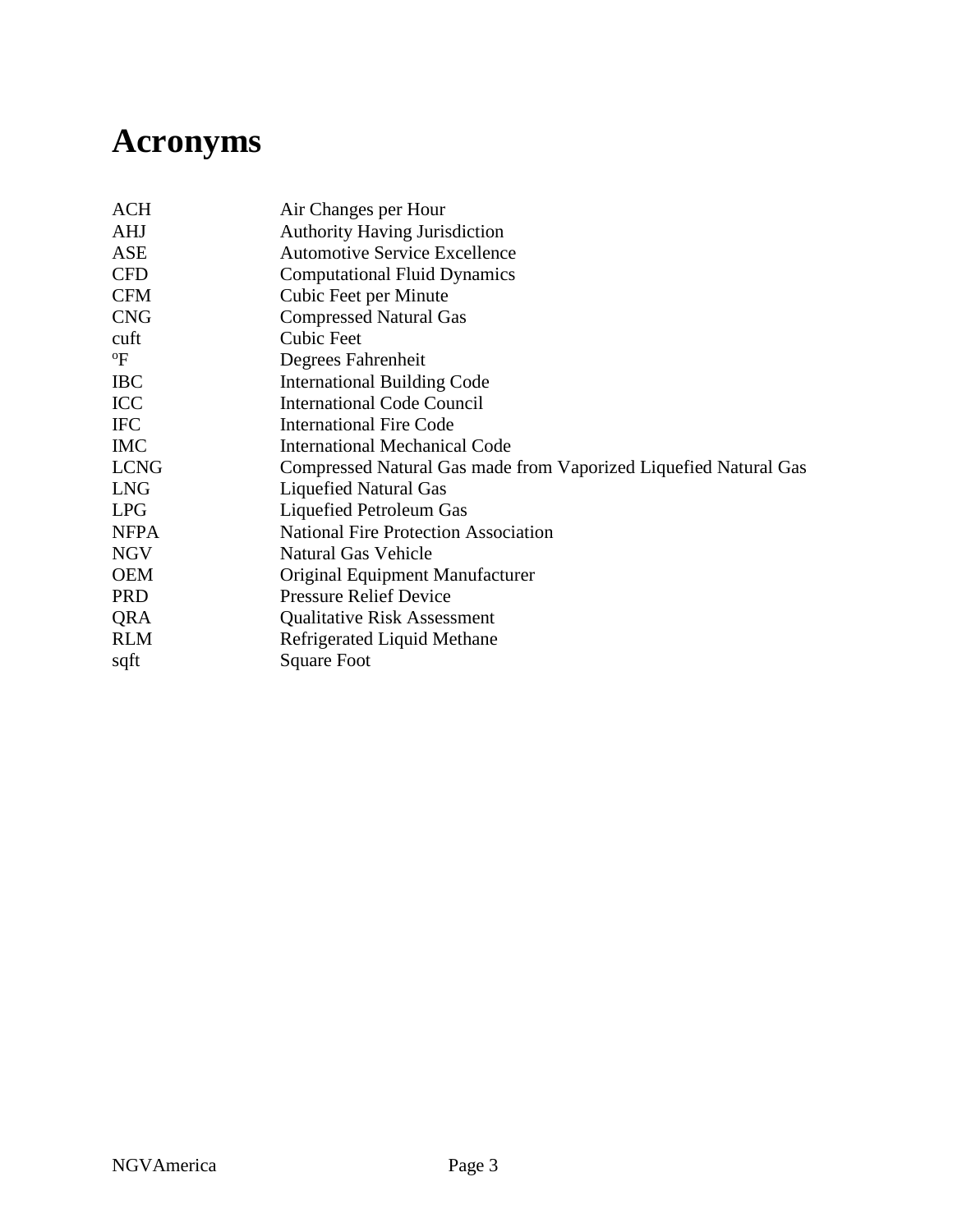## **Table of Contents**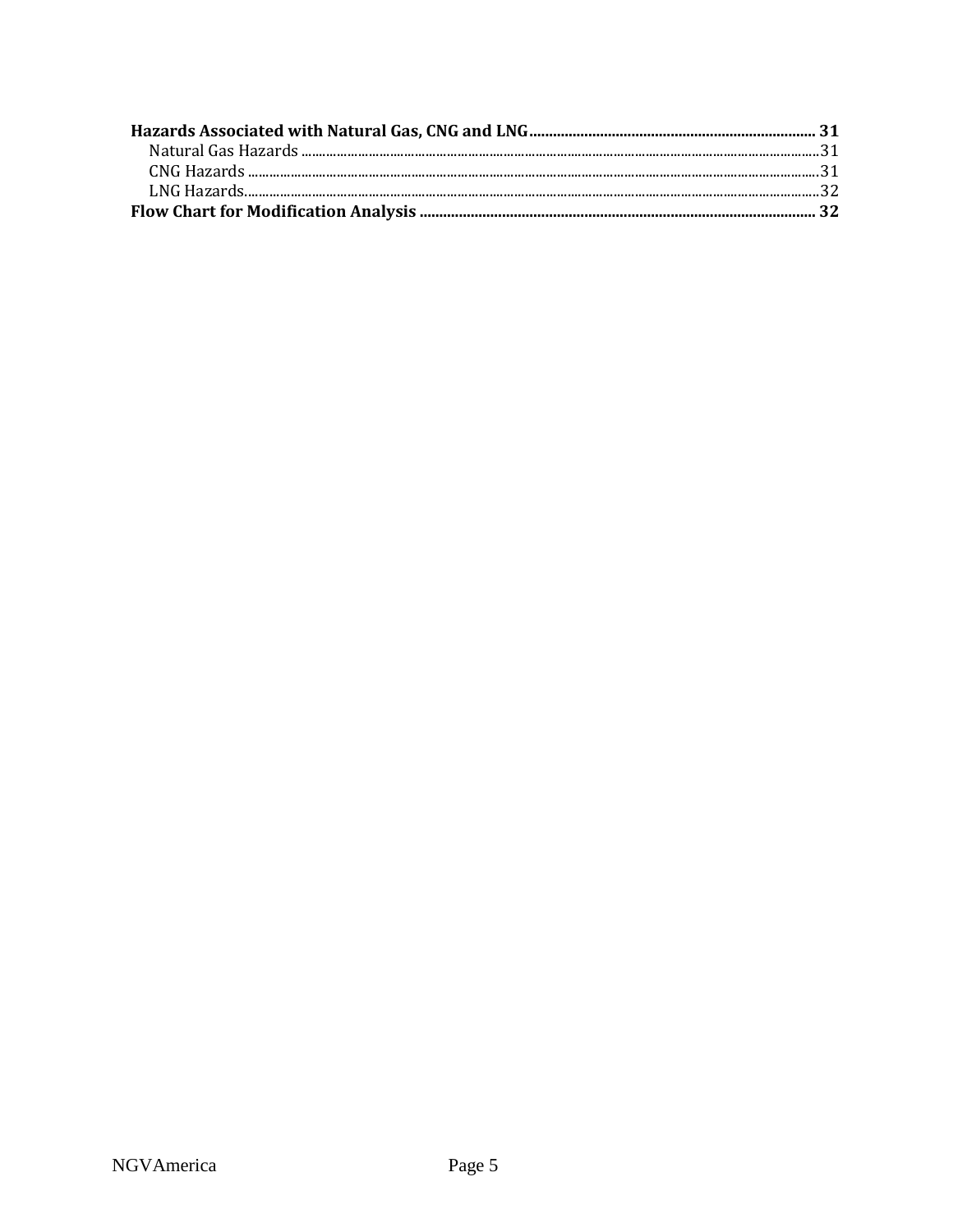## **Guideline for CNG and LNG Maintenance Facility Modifications**

## <span id="page-5-0"></span>**Background**

**The growth of natural gas vehicle (NGV) fleets in recent years has increased the need for additional gaseous fuel friendly maintenance facilities across the country.** The NGV industry has largely focused its efforts on development of vehicles and fueling infrastructure, while leaving issues dealing with the design and operation of maintenance facilities to fleet owners. The fleet owners have used their internal staff and/or consultants to interpret the intent of the applicable codes to develop a facility design for liquefied natural gas (LNG) and/or compressed natural gas (CNG) applications that will be approved by the authority having jurisdiction (AHJ). This is sometimes a difficult process since the codes are "performance" documents (provide little design guidance) and use language such as, "areas subject to ignitable concentrations of gas", which requires expert evaluation of expected hazardous conditions. Guidance that provides a better understanding of the intent of the code committee when the language was drafted is needed in order to apply those requirements to the diverse (ceiling height, layout, roof construction, heating, ventilation electrical etc.) design of maintenance facilities.

This document looks at the modifications necessary for existing liquid fuel maintenance facilities to service both CNG and LNG vehicles. The basic national codes are outlined and the rationale and/or assumptions used to develop the codes are discussed. It is important to note that an individual existing maintenance facility must be evaluated to determine any necessary modifications since the building design and activities performed in the facility can have a significant impact on the modifications required.

This document does *not cover* the indoor fueling facility requirements addressed in NFPA 52.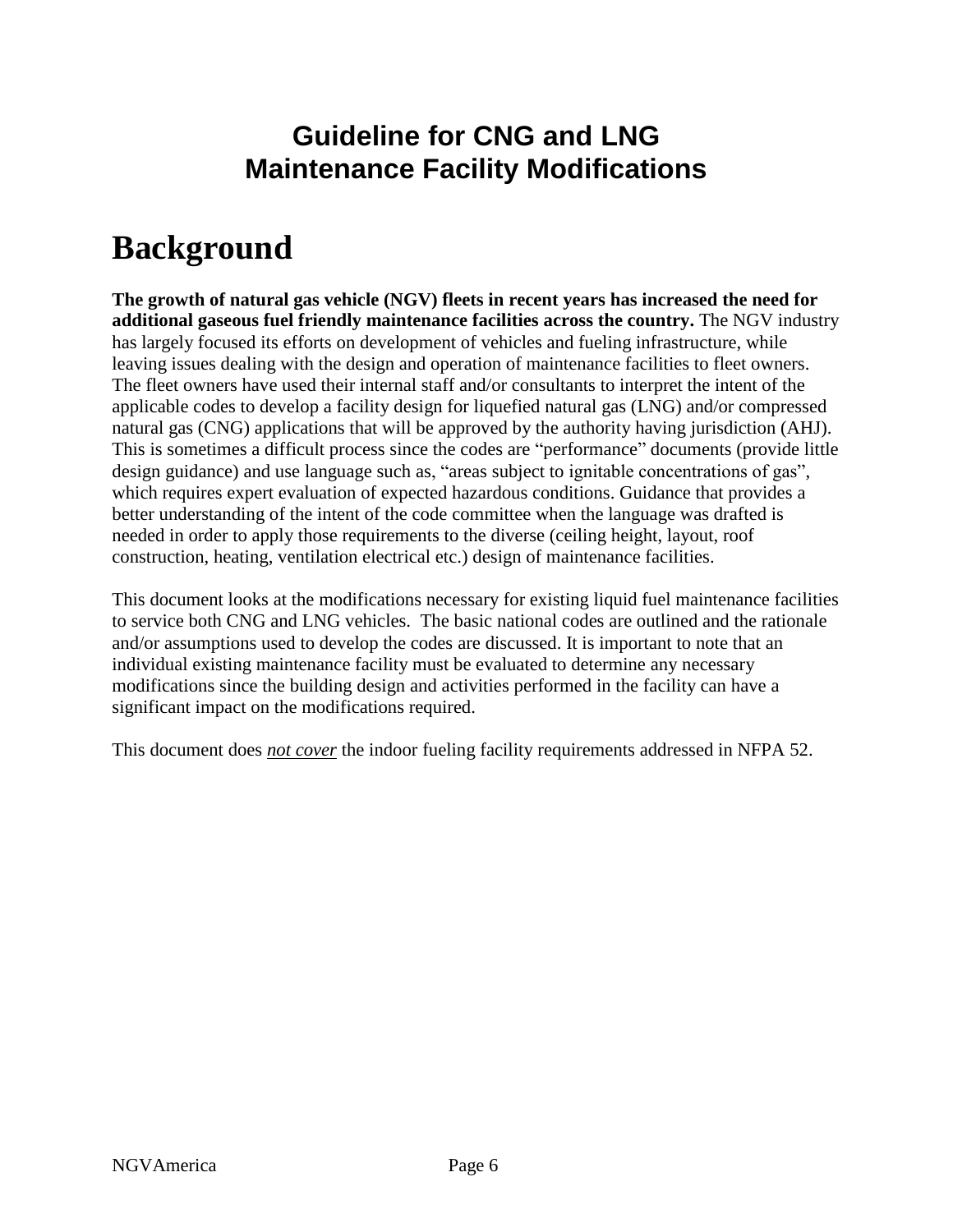## <span id="page-6-0"></span>**Overview of Existing Codes**

## <span id="page-6-1"></span>**Existing National Code Requirements**

National codes that cover vehicle maintenance facilities:

- International Code Council's International Fire Code (IFC 2015)
- International Mechanical Code (IMC 2015)
- International Building Code (IBC 2015)
- National Fire Protection Association's NFPA 30A (2015) Code for Motor Fuel Dispensing Facilities and Repair Garages
- NFPA 52 (2016) Vehicular Natural Gas Fuel Systems Code
- NFPA 88A (2015) Standards for Parking Structures.

It is important to note that the ICC code series and NFPA 30A, 52 and 88A are codes that, if adopted, are adopted voluntarily by states (they usually do not adopt the latest edition) and enforced by the local Authority Having Jurisdiction (AHJ). The local AHJ may enforce additional requirements beyond the national codes and, therefore, they should at least be consulted directly before the final design of any modifications, preferably they should be part of the initial evaluation discussions. The codes summarized in this report can be found at: <https://goo.gl/Zi8Ip0> and [https://goo.gl/l3uDTK.](https://goo.gl/l3uDTK)

## <span id="page-6-2"></span>**Code Development Process and Hazard Analysis**

The codes discussed in this report were developed over a number of years beginning in the late 1990s. The codes are written as performance documents, not design documents, and the performance requirements are based on assumed hazards. These hazards are determined by the expert knowledge and field experience of the members of the code committees that developed the codes.

 For CNG systems, the basic hazard is the unintended release and ignition of the natural gas while the vehicle is in the repair garage. In the 1990s, some first generation pressure relief devices (PRDs) installed on natural gas cylinders had either a design flaw or were improperly selected for the design working pressure. The result was a number of incidents where there was premature release of the cylinder contents. This full release of the cylinders contents led to the assumption by the code committees that the reasonable level of hazard for CNG vehicles was a release of 150% of the largest cylinder (see Note 3 in section on electrical classifications) on the vehicle, where the extra 50% was a safety factor. Since PRDs on CNG cylinders are designed to only release the fuel in the event of a fire, and not due to pressure increases in the cylinder, the PRDs were redesigned and the safety design standards were revised. Since that time, PRDs have not experienced a premature failure and have performed as expected to protect the cylinder during a fire. The quantification of the level of hazard for CNG vehicles is part of an ongoing study and has been submitted to the relevant code committees for reconsideration of existing requirements.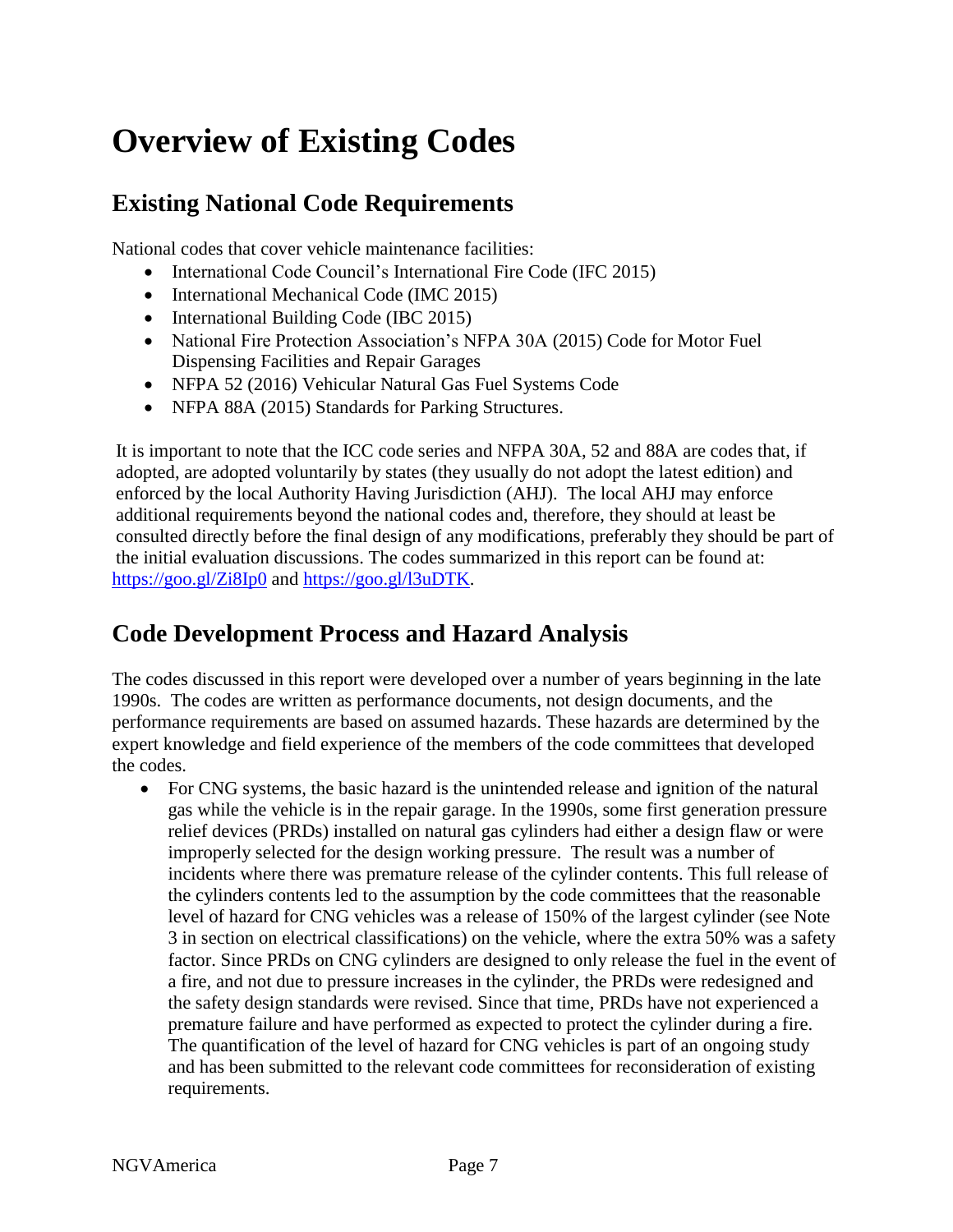For LNG vehicles, the existing codes do not define a specific release scenario but assume two types of releases. The basic hazard for LNG systems is the possible ignition of gas released from the LNG tank relief valve due to pressure building as the contents warm over a period of time. The vacuum insulated LNG tanks are designed to have a 'hold time' up to several days before the pressure builds to the relief valve setting. Typically the LNG pressure inside of the LNG tank builds at a rate of about 15 psig per day giving a 'hold time' of about seven days for a typical design (contact tank manufacturer for specific information). This is a normal operating parameter of LNG tanks. There are operating procedures that can greatly reduce the probability of a LNG tank relief valve release during planned maintenance/repair operations, such as operating the vehicle to reduce the pressure in the tank, and monitoring the pressure and rate of pressure rise in the tank before entering the repair garage. The codes also have requirements that address possible liquid LNG releases in the facilities. Based on historical incident records, there has not been a reported case of a liquid LNG release in a maintenance facility.

Once all of the probable hazards have been identified, including those discussed above, and the risks have been quantified, a best practices document will be developed that will provide specific mitigation strategies to reduce or eliminate those hazards. Physical or engineered solutions to mitigate a specific hazard may be cost effective in actually eliminating it where procedural mitigation techniques may only reduce the risk associated with the hazard since they are subject to the additional risk of human error.

## <span id="page-7-0"></span>**Existing Code Requirements by Facility Activity**

The codes discussed below *only apply* to major repair facilities. Both NFPA 30A and the IFC exempt minor repair facilities from all of the code requirements specific to CNG and LNG.

- IFC 2311.7 exempts garages that do not work on the vehicle fuel system or do not use open flames or welding from all additional requirements.
- By definition NFPA 30A exempts garages that do not perform engine overhauls, painting, body and fender work and any repairs requiring draining vehicle fuel tanks from all additional requirements. The maintenance work that can be done without any modifications to the facility include lubrication, inspection, engine tune-ups, replacement of parts, fluid changes, brake system repairs, tire rotation and similar routine maintenance work

<span id="page-7-1"></span>When a maintenance facility is considering adding CNG and /or LNG vehicles to their operations, an analysis of maintenance tasks by type as a percentage of the overall activities should be done. The analysis can help determine if the facility could be divided into 'major repair' and 'minor repair' areas. With proper physical separation, the codes require only that those areas of the facility designated as 'major repair' areas are subject to the additional requirements for CNG and LNG.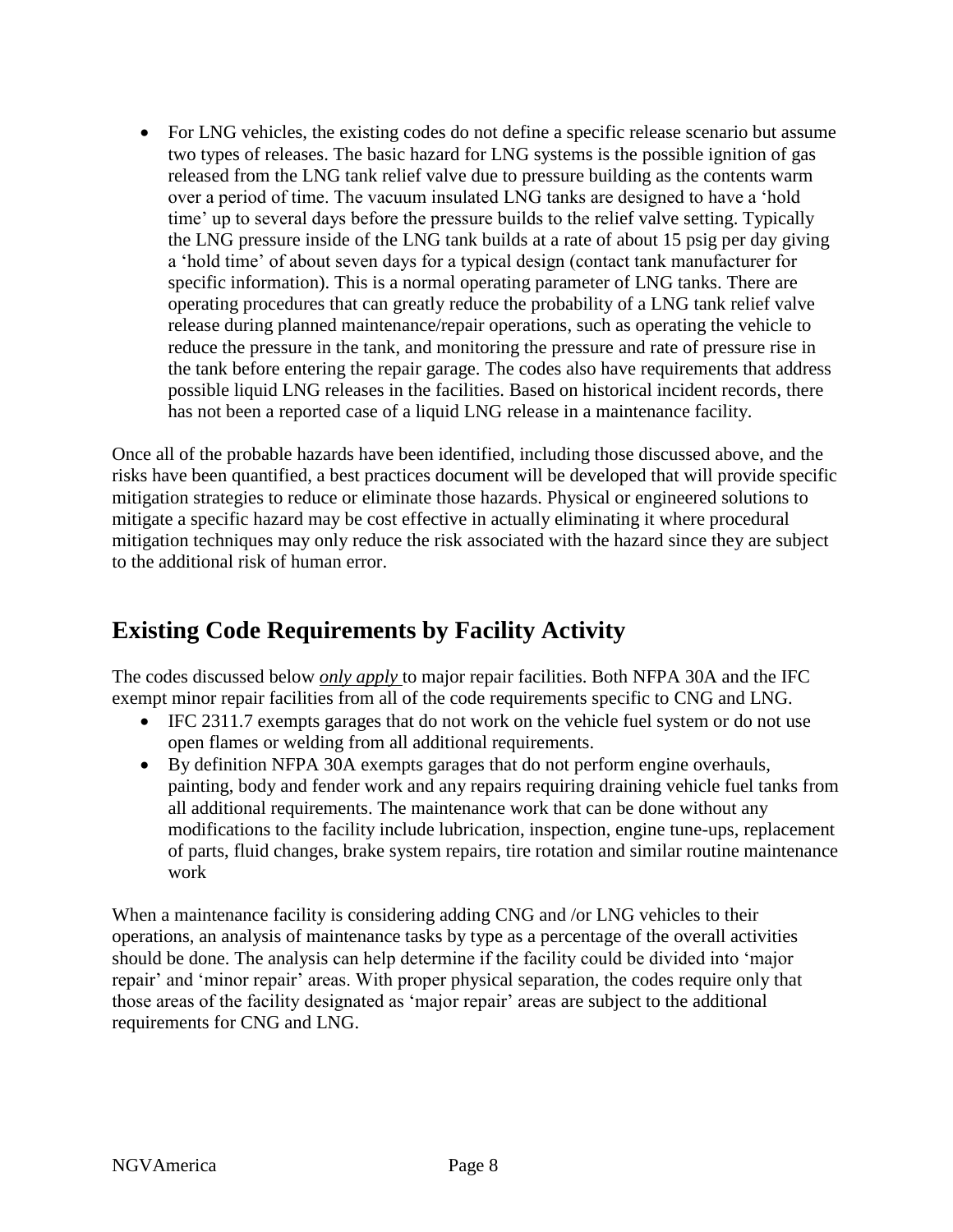## **Existing Code Requirements by Category**

The sections below discuss the existing national code requirements for liquid and gaseous fueled vehicle repair garages or maintenance facilities. There are seven main areas to consider when reviewing the existing codes: ventilation, pits or basement ventilation, gas detection, heating equipment (sources of ignition), electrical classification, vehicle preparation for entering repair garage and maintenance facility, and decommissioning of fuel containers. In each area, the requirement for each fuel will be shown side by side for comparison.

| <b>Modification Category</b>     | <b>Code References</b>                                       |
|----------------------------------|--------------------------------------------------------------|
| Ventilation                      | IMC (2015) Table 403.3.1.1;                                  |
|                                  | NFPA 88A (2015) 5.3.2;                                       |
|                                  | IFC (2015) 2311.7.1, 2311.1.1, 2311.7.1.2;                   |
|                                  | NFPA 30A (2015) 7.5.1, 7.5.2, 7.5.3, 7.5.4, 7.4.7.2, 7.4.7.3 |
| <b>Ventilation in Pits</b>       | IFC (2015) 2311.4;                                           |
|                                  | NFPA 30A (2015) 7.4.5.4                                      |
| <b>Gas Detection</b>             | IFC (2015) 2311.7.2.2311.7.2.1, 2311.7.2.2, 2311.7.2.3;      |
|                                  | NFPA 30A (2015) 7.4.7, 7.4.7.1, 7.4.7.2, 7.4.7.3, 7.4.7.4    |
| Sources of Ignition              | NFPA 30A (2015) 7.6.6                                        |
| <b>Electrical Classification</b> | NFPA 30A (2015) 8.2.1                                        |
| Preparation of Vehicles for      | IFC (2015) 2311.5                                            |
| Maintenance                      |                                                              |
| Maintenance and                  | NFPA 52 (2016) 15.3.4, 15.3.9                                |
| Decommissioning of Containers    |                                                              |

#### **Table 1 – Code References by Category**

**NOTE:** While the various codes have similar requirements, there are a few discrepancies that should be considered. They are noted in the tables for each area.

#### <span id="page-8-0"></span>**Ventilation - Code Requirements**

The International Mechanical Code (IMC 2015) Table 403.3.1.1 requires all vehicle repair garages, regardless of fuel type or maintenance performed, to have a ventilation rate of 0.75 cfm/sqft of floor area. Any ventilation rates required for CNG or LNG maintenance facilities would simply increase this base rate. As noted above, there are no requirements for ventilation rates over-and-above the base rate for CNG or LNG minor repair garages (see "Existing Code Requirements by Facility Activity" above)

NFPA 88A 6.3.1 requires a ventilation rate of 1 cfm/sqft of floor area for enclosed parking garages housing liquid and gaseous-fueled vehicles. *Based on this requirement, it should be considered that the base rate for all repair garages would be at least 1 cfm/sqft since even in minor repair garages vehicles could be parked waiting repair for a period of time.*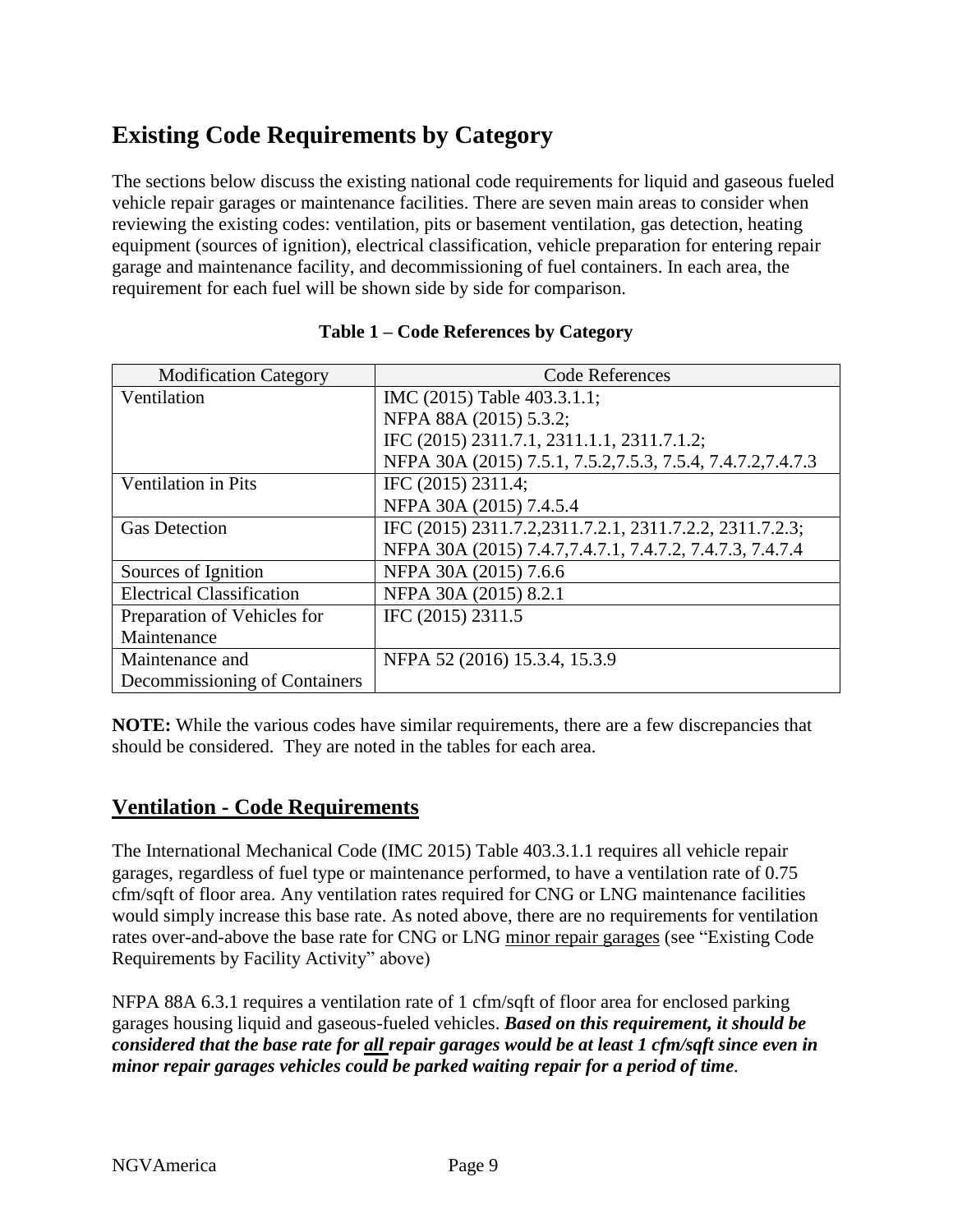Where mechanical ventilation is required by IFC 2311.7.1, it must operate continuously except when it is either interlocked with a gas detection system or, for CNG applications only, electrically interlocked with the lighting circuit for CNG applications.

The codes state the ventilation rate using three different formats. Conversions for each format are shown in Table 2.

| Rates            | CFM/saft          | $CFM/12$ cuft | Air changes/hour     |
|------------------|-------------------|---------------|----------------------|
| CFM/sqft         |                   | 1/12ft        | $60$ /room height ft |
| $CFM/12$ cuft    | $2$ ft            |               |                      |
| Air changes/hour | Room height ft/60 |               |                      |

|  |  |  | <b>Table 2 – Ventilation Rate Conversions</b> |
|--|--|--|-----------------------------------------------|
|--|--|--|-----------------------------------------------|

There is a discrepancy between NFPA 30A and IFC 2311.7.1 in the requirements for mechanical ventilation<sup>1</sup>. NFPA requires mechanical ventilation for fuel dispensing areas but the IFC requires it for the CNG maintenance areas as well.

Table 3 provides the code requirements for garage ventilation by fuel type.

| <b>Subject</b> | <b>Liquid Fuels</b>                 | <b>CNG</b>              | <b>LNG</b>             |
|----------------|-------------------------------------|-------------------------|------------------------|
| Ventilation -  | NFPA 30A 7.5.1,                     | NFPA $30A - No$         | NFPA 30A - 7.4.7.2     |
| <b>General</b> | 7.5.2, 7.5.3 and 7.5.4              | specific                | $& 7.4.7.3$ only       |
|                | Provides for                        | requirements for        | require that the       |
|                | ventilation systems                 | <b>CNG</b>              | operation and failure  |
|                | serving a fuel                      |                         | of gas detection       |
|                | dispensing area inside              | IFC-2311.7.1,           | systems be             |
|                | a building or a repair              | 2311.7.1.1 and          | interlocked with an    |
|                | garage. Fuel                        | $2311.7.1.2 - Required$ | existing mechanical    |
|                | dispensing is not part              | approved mechanical     | ventilation system for |
|                | of this guideline.                  | ventilation systems     | garages repairing      |
|                | $\textbf{IFC} - \text{No specific}$ | for CNG repair          | LNG engine fuel        |
|                | requirements for                    | garages at 1 cfm per    | systems.               |
|                | liquid fuels but does               | 12 cuft of room         |                        |
|                | reference the IBC for               | volume (5 air changes)  | IFC-2311.7.1,          |
|                |                                     | per hour). There are    | 2311.7.1.1 and         |

#### **Table 3 – Ventilation – General**

 $\overline{a}$ 

<sup>&</sup>lt;sup>1</sup> There seems to be a discrepancy between NFPA 30A and IFC in that: NFPA 30A 7.5.1 – 7.5.4 only requires ventilation for fuel dispensing areas within the maintenance facility, where IFC 2311.7.1 – 2311.7.1.2 uses similar language for CNG repair facilities assuming that indoor fueling will always be part of the repair facility even to the point of requiring the **"system shall shut down the fueling system"** if the ventilation fails.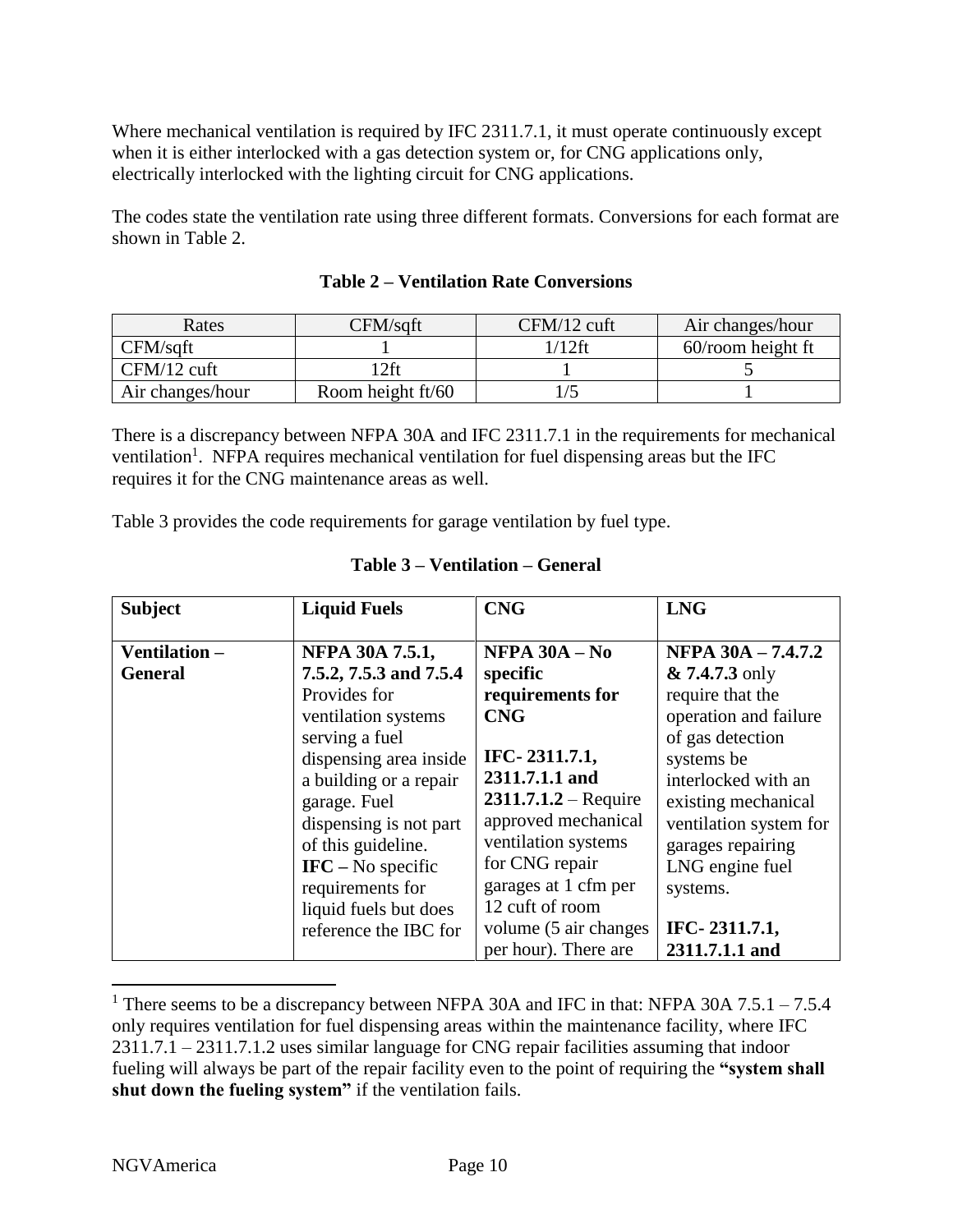| general ventilation       | two exceptions to         | $2311.7.1.2 - Required$   |
|---------------------------|---------------------------|---------------------------|
| requirements.             | these requirements:       | approved mechanical       |
| IMC 2015 Table            | $(1)$ Work is not         | ventilation systems       |
| 403.1.1 Has general       | performed on the fuel     | for LNG repair            |
| ventilation               | system and is limited     | garages at 1 cfm per      |
| requirements for all      | to exchange of parts      | 12 cuft of room           |
| repair garages of 0.75    | and maintenance           | volume (5 air             |
| $cfm$ per sqft of floor   | requiring no open         | changes per hour).        |
| area.                     | flame or welding. $(2)$   | There are two             |
| <b>NFPA 88A 5.3.2 Has</b> | Repair garages with       | exceptions to these       |
| a ventilation             | AHJ approved natural      | requirements: $(1)$       |
| requirement for           | ventilation. <sup>1</sup> | Work is not               |
| enclosed parking          |                           | performed on the fuel     |
| garages during hours      |                           | system and is limited     |
| of operation set at       |                           | to exchange of parts      |
| 1cfm per sqft of floor    |                           | and maintenance           |
| area. <sup>1</sup>        |                           | requiring no open         |
|                           |                           | flame or welding. $(2)$   |
|                           |                           | Repair garages with       |
|                           |                           | AHJ approved natural      |
|                           |                           | ventilation. <sup>1</sup> |
|                           |                           |                           |
|                           |                           |                           |
|                           |                           |                           |
|                           |                           |                           |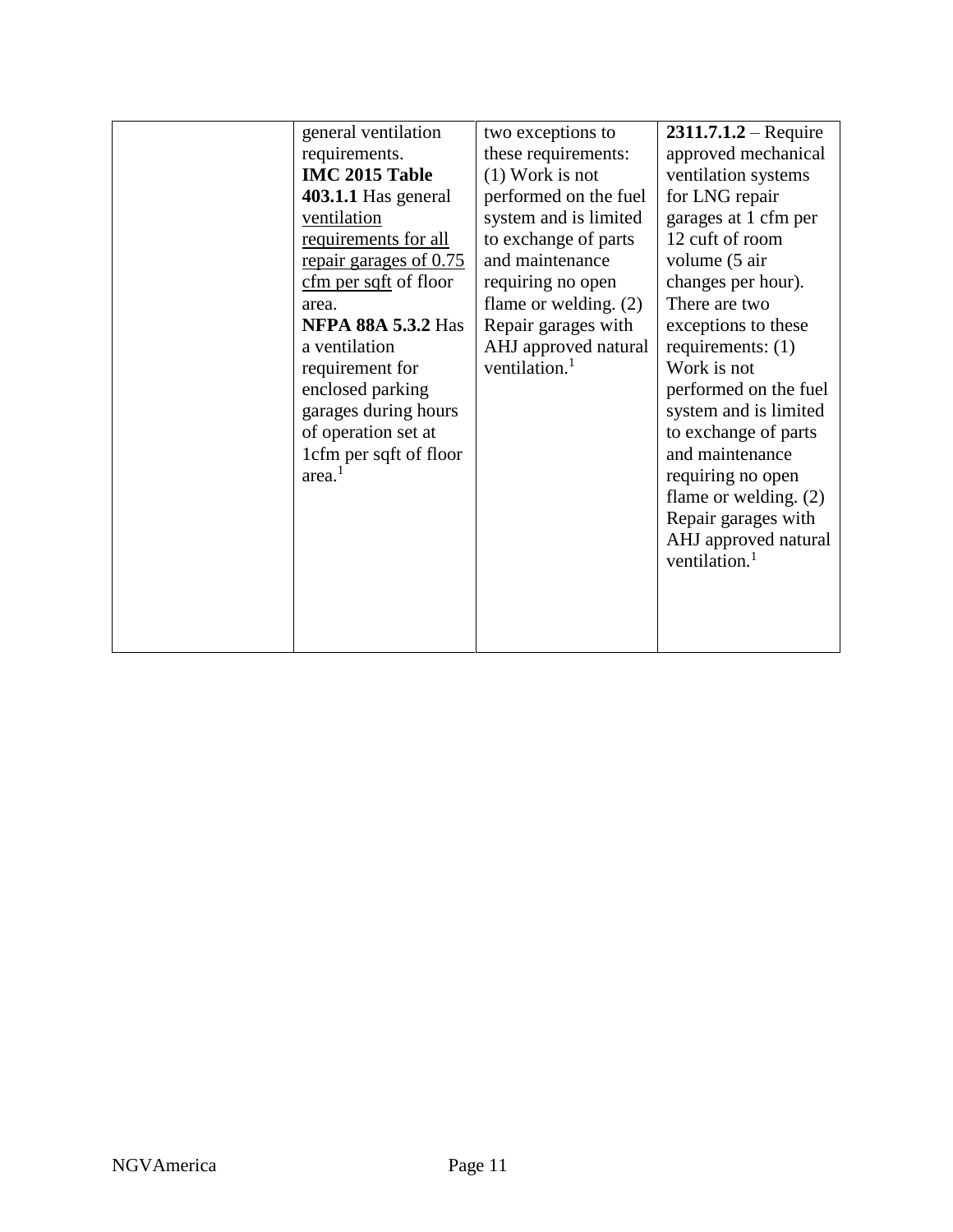## <span id="page-11-0"></span>**Ventilation in Pits Code Requirements:**

Ventilation requirements for pits, below grade and subfloor work areas are part of the basic requirements for liquid fuels where flammable vapors may accumulate. This requirement should already be met by the existing maintenance facility. However, the codes are not harmonized as to the ventilation rate. IFC requires 1.5 cfm/sqft while NFPA requires 1.0 cfm/sqft. The local AHJ should specify the rate for each facility. The codes have no requirements specific to CNG or LNG. While experience has shown that there is a very low probability of a release of LNG liquid, the release of a cold vapor may initially be heavier than air and migrate to a subgrade area where it would quickly become buoyant and rise as a CNG release. The existing ventilation requirement for liquid fuels should be adequate for the addition of LNG to major repair facilities with approval of the local AHJ.

| <b>Subject</b>              | <b>Liquid Fuels</b>     | <b>CNG</b>              | <b>LNG</b>              |
|-----------------------------|-------------------------|-------------------------|-------------------------|
|                             |                         |                         |                         |
| <b>Ventilation of Pits,</b> | <b>IFC 2311.4 and</b>   | <b>IFC and NFPA 30A</b> | <b>IFC and NFPA 30A</b> |
| <b>Below Grade Work</b>     | <b>NFPA 30A 7.4.5.4</b> | $-$ No requirements     | $-$ No requirements     |
| <b>Areas and Subfloor</b>   | Require ventilation     | specific to CNG         | specific to LNG         |
| <b>Work Areas</b>           | rates of 1.5 and 1      |                         |                         |
|                             | cfm/sqft respectively   |                         |                         |
|                             | for repair garages      |                         |                         |
|                             | having a pit or         |                         |                         |
|                             | basement where          |                         |                         |
|                             | flammable vapors        |                         |                         |
|                             | may accumulate.         |                         |                         |

| Table 4 – Ventilation of Pits |
|-------------------------------|
|-------------------------------|

## <span id="page-11-1"></span>**Gas Detection Code Requirements**

There are no requirements for gas detection in repair garages (major or minor) where odorized CNG or LCNG vehicles are maintained. However, IFC 2311.7.2 and NFPA 30A 7.4.7 both require approved gas detection systems for repair garages servicing LNG vehicles. Specific requirements under these codes for gas detection installation and operation are similar and may require the expertise of a gas detection design engineer for optimal performance.

| <b>Subject</b>       | <b>Liquid Fuels</b>     | <b>CNG</b>              | <b>LNG</b>           |
|----------------------|-------------------------|-------------------------|----------------------|
| <b>Gas Detection</b> | <b>IFC and NFPA 30A</b> | <b>IFC and NFPA 30A</b> | IFC 2311.7.2,        |
|                      | $-No$ requirements      | - Have no               | 2311.7.2.1,          |
|                      |                         | requirements for gas    | 2311.7.2.2, and      |
|                      |                         | detection for odorized  | 2311.7.2.3 Require   |
|                      |                         | CNG or odorized         | an approved gas      |
|                      |                         | LCNG.                   | detection system for |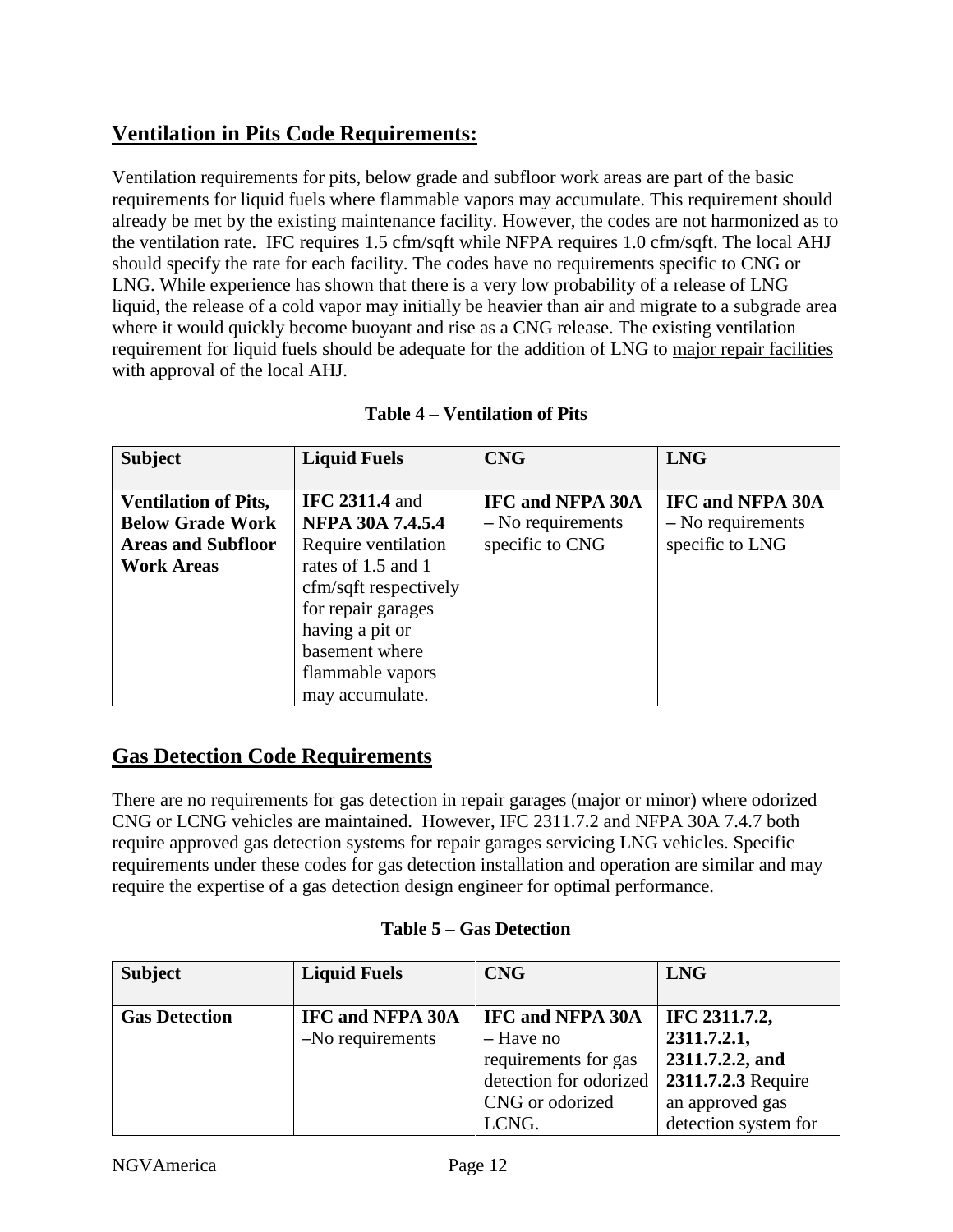|  | repair garages for<br>LNG vehicles<br>NFPA 30A<br>7.4.7, 7.4.7.1, 7.4.7.2,<br>7.4.7.3 and 7.7.4.4<br>The requirements are<br>essentially the same<br>in NFPA except that<br>it is limited to<br>facilities where<br>"repair of vehicle"<br>engine fuel systems"<br>takes place |
|--|--------------------------------------------------------------------------------------------------------------------------------------------------------------------------------------------------------------------------------------------------------------------------------|
|  |                                                                                                                                                                                                                                                                                |

## <span id="page-12-0"></span>**Sources of Ignition Code Requirements**

The IFC does not have any specific requirements for CNG and LNG repair garages with respect to sources of ignition. IFC does provide requirements for liquid fuels in section 2311.3 restricting ignition sources from the space within the 18 inches of the floor. This is the standard requirement in the IBC, IMC and NFPA 70. These requirements already should be met by the existing facility.

In NFPA 30A 7.6.6 (see Note 2 below), the restrictions on heating equipment in major repair garages only apply to areas where ignitable mixtures may be present. The accepted practice at this time is to assume that there will be an ignitable mixture present in some areas of major repair garages. The identification of these areas is based on the expected volume of fuel released and its concentration in the facility. The quantification of a creditable release of both CNG and LNG should be done and representative computational fluid dynamic (CFD) modeling of those releases in various facility geometries is needed to determine if ignitable mixtures will be present. This is a time consuming and expensive process that is not usually done for individual maintenance facilities. The proposed research project discussed in the last section of this report will address this issue and provide data for developing guidelines for determining the actual hazard.

| <b>Subject</b>             | <b>Liquid Fuels</b>                         | <b>CNG</b>                        | <b>LNG</b>                            |
|----------------------------|---------------------------------------------|-----------------------------------|---------------------------------------|
|                            |                                             |                                   |                                       |
| <b>Sources of Ignition</b> | IFC $2311.3 -$                              | $\text{IFC} - \text{No specific}$ | $\textbf{IFC} - \textbf{No}$ specific |
| - Heat Producing           | Sources shall not be                        | requirements                      | requirements.                         |
| <b>Appliances</b>          | located within 18                           | NFPA30A 7.6.6*                    | NFPA 30A 7.6.6*                       |
|                            | Where major repairs<br>inches of the floor, |                                   | Where major repairs                   |
|                            | and appliances and                          | are conducted on                  | are conducted LNG-                    |
|                            | equipment installed                         | CNG-fueled vehicles,              | fueled vehicles, open                 |
|                            | in a repair garage                          | open flame heaters or             | flame heaters or                      |

#### **Table 6 – Sources of Ignition**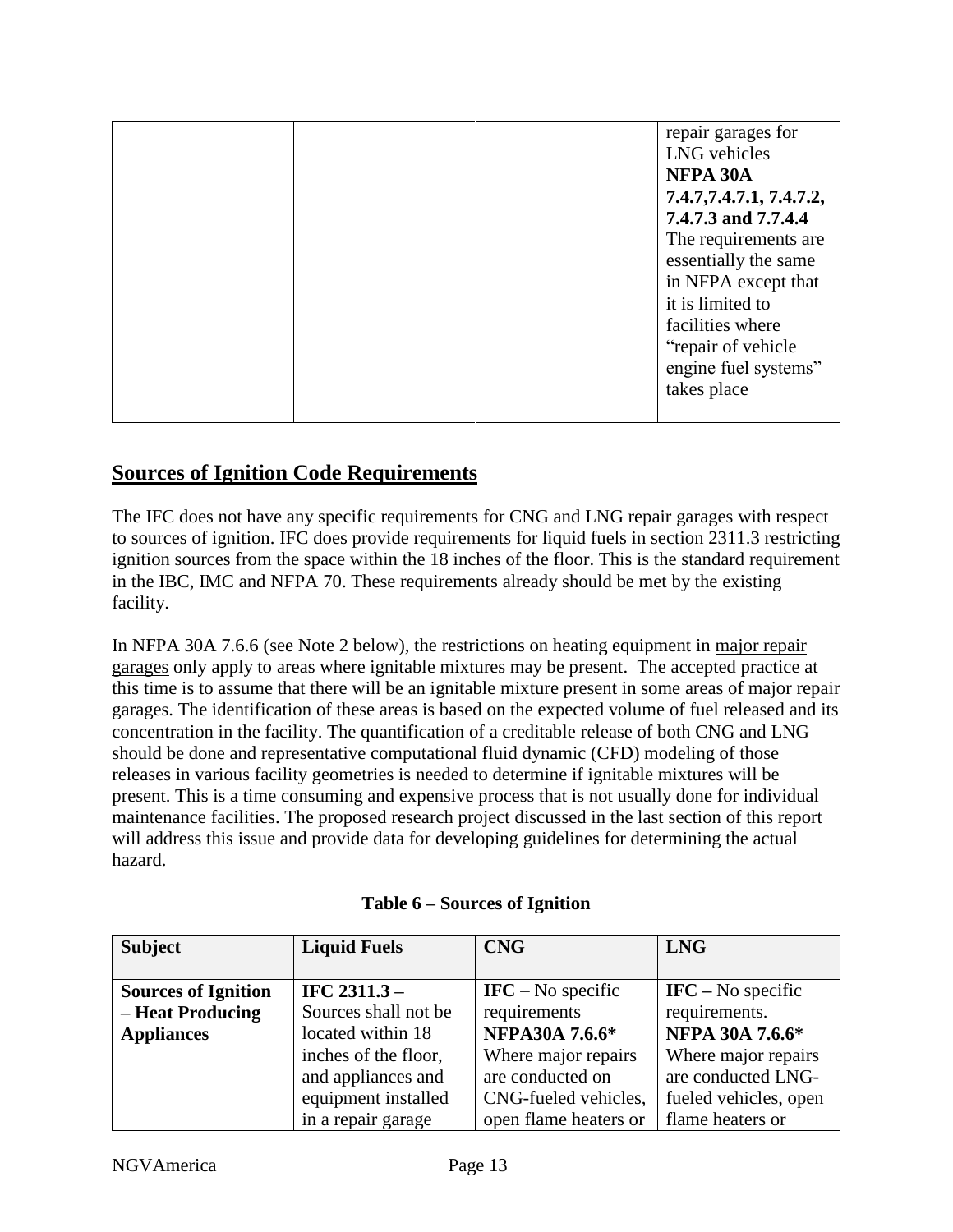|  | shall comply with the | heating equipment                          | heating equipment           |  |
|--|-----------------------|--------------------------------------------|-----------------------------|--|
|  | IBC, IMC, and NFPA    | with exposed surfaces                      | with exposed surfaces       |  |
|  | 70A                   |                                            |                             |  |
|  |                       | having a temperature                       | having a temperature        |  |
|  | <b>NFPA 30A 7.6 -</b> | in excess of 750°F                         | in excess of 750°F          |  |
|  | Multiple              | shall not be permitted                     | shall not be permitted      |  |
|  | requirements on heat  | in areas subject to                        | in areas subject to         |  |
|  | producing appliances  | ignitable                                  | ignitable                   |  |
|  | - please see          | concentrations of gas.                     | concentrations of gas.      |  |
|  | document              | <b>Note 1:</b> Minor repair                | <b>Note 1:</b> Minor repair |  |
|  |                       | garages are facilities                     | garages are facilities      |  |
|  |                       | where work is not                          | where work is not           |  |
|  |                       | performed on the fuel                      | performed on the fuel       |  |
|  |                       | system and work is                         | system and work is          |  |
|  |                       | limited to exchange                        | limited to exchange         |  |
|  |                       | of parts and                               | of parts and                |  |
|  |                       | maintenance                                | maintenance                 |  |
|  |                       | requiring no open                          | requiring no open           |  |
|  |                       | flame or welding. All                      | flame or welding. All       |  |
|  |                       | other garages are                          | other garages are           |  |
|  |                       | defined as major                           | defined as major            |  |
|  |                       | repair garages.                            | repair garages.             |  |
|  |                       | <b>Note 2: Determining</b>                 | <b>Note 2: Determining</b>  |  |
|  |                       | 'areas subject to                          | 'areas subject to           |  |
|  |                       | ignitable                                  | ignitable                   |  |
|  |                       | concentrations of gas'                     | concentrations of gas'      |  |
|  |                       | requires                                   | requires                    |  |
|  |                       | understanding what a                       | understanding what a        |  |
|  |                       |                                            | credible release of         |  |
|  |                       | credible release of<br>CNG (the hazard) in | LNG or LNG vapor            |  |
|  |                       | the facility and then                      | (the hazard) in the         |  |
|  |                       | determining the                            | facility and then           |  |
|  |                       |                                            |                             |  |
|  |                       | probability of where                       | determining the             |  |
|  |                       | an ignitable may be                        | probability of where        |  |
|  |                       | present.                                   | an ignitable may be         |  |
|  |                       |                                            | present.                    |  |

## <span id="page-13-0"></span>**Electrical Classification Code Requirements**

The IFC does not have any specific requirements for electrical classifications for CNG and LNG repair garages. NFPA 30A Chapter 8 includes requirements for electrical classification areas for liquid fuel vehicles that primarily address electrical classifications for pits and the space within 18 inches from the floor of the repair garage. NFPA 30A 8.2.1 classifies the area 18 inches from the ceiling for major garages that repair CNG vehicles as Class 1, Division 2. The exception to this classification is that, when an area below the ceiling has ventilation of at least 4 air changes per hour, the area is considered unclassified. While NFPA 30A is silent on classified areas for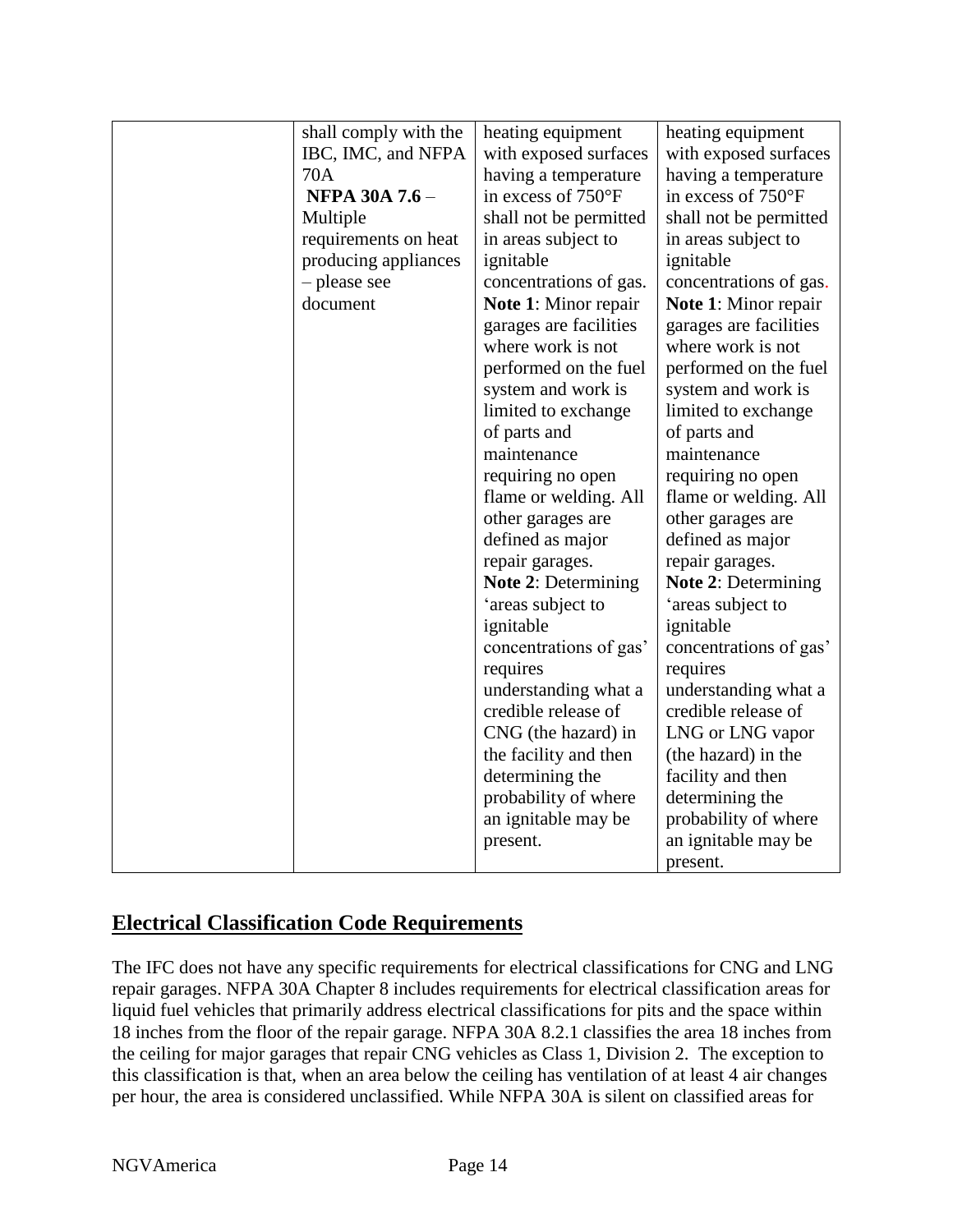LNG in major garages, in practice LNG would have the same requirements as liquid fuels in pits and the same requirements as CNG in the 18-inch space below the ceiling.

As noted in the previous section on 'Hazard Analysis', the existing code requirements for CNG were based on the release of 150% of the contents (NFPA 30A - Annex A.8.2.1) of the largest cylinder of the vehicles in the repair facility. This release hazard was selected because of the failure of specific PRDs in service in the 1990s. The PRDs have been through several design generations since then and the last cases of premature release were over ten years ago.

Proposals have been submitted to review the requirements in NFPA 30A 8.2.1 based on analysis of credible releases of CNG and LNG conducted by Sandia National Laboratories (SAND2014- 2342 and SAND2016-4534, which can be found on [http://alfuels.sandia.gov\)](http://alfuels.sandia.gov/) to determine the extent of any hazardous areas in maintenance facilities of various geometries. These proposals used a risk-informed process with input from a risk assessment for credible release of CNG/LNG based on experience and today's NGV technology.

| <b>Subject</b>       | <b>Liquid Fuels</b>     | <b>CNG</b>               | <b>LNG</b>           |
|----------------------|-------------------------|--------------------------|----------------------|
| <b>Electrical</b>    | IFC Section $2311 -$    | IFC Section $2311 -$     | IFC Section 2311 -   |
| <b>Installations</b> | No specific             | No specific              | No specific          |
|                      | requirements.           | requirements.            | requirements.        |
|                      | NFPA 30A Chapter        | NFPA 30A 8.2.1* In       | NFPA 30A 8.2.1*      |
|                      | 8 - Multiple electrical | major repair garages     | Only covers CNG but  |
|                      | classifications for     | where CNG vehicles       | would expect the     |
|                      | liquid fuel repair      | are repaired or stored,  | AHJ to extend the    |
|                      | garages.                | the area within 18 in.   | requirement to LNG   |
|                      |                         | of the ceiling shall be  | as well. See note in |
|                      |                         | designated a Class I,    | CNG column on        |
|                      |                         | Division 2 hazardous     | assumption made for  |
|                      |                         | location.                | extent of hazard.    |
|                      |                         | <b>Exception: This</b>   |                      |
|                      |                         | requirement shall not    |                      |
|                      |                         | apply where the          |                      |
|                      |                         | ventilation rate is not  |                      |
|                      |                         | less than 4 air          |                      |
|                      |                         | changes per hour.        |                      |
|                      |                         |                          |                      |
|                      |                         | Note 3 The               |                      |
|                      |                         | assumption made by       |                      |
|                      |                         | the code committee,      |                      |
|                      |                         | as stated in Annex       |                      |
|                      |                         | $A.8.2.1$ , was that the |                      |
|                      |                         | release of CNG in the    |                      |
|                      |                         | facility would be        |                      |
|                      |                         | equal to 150% of the     |                      |

#### **Table 7 – Electrical Classifications**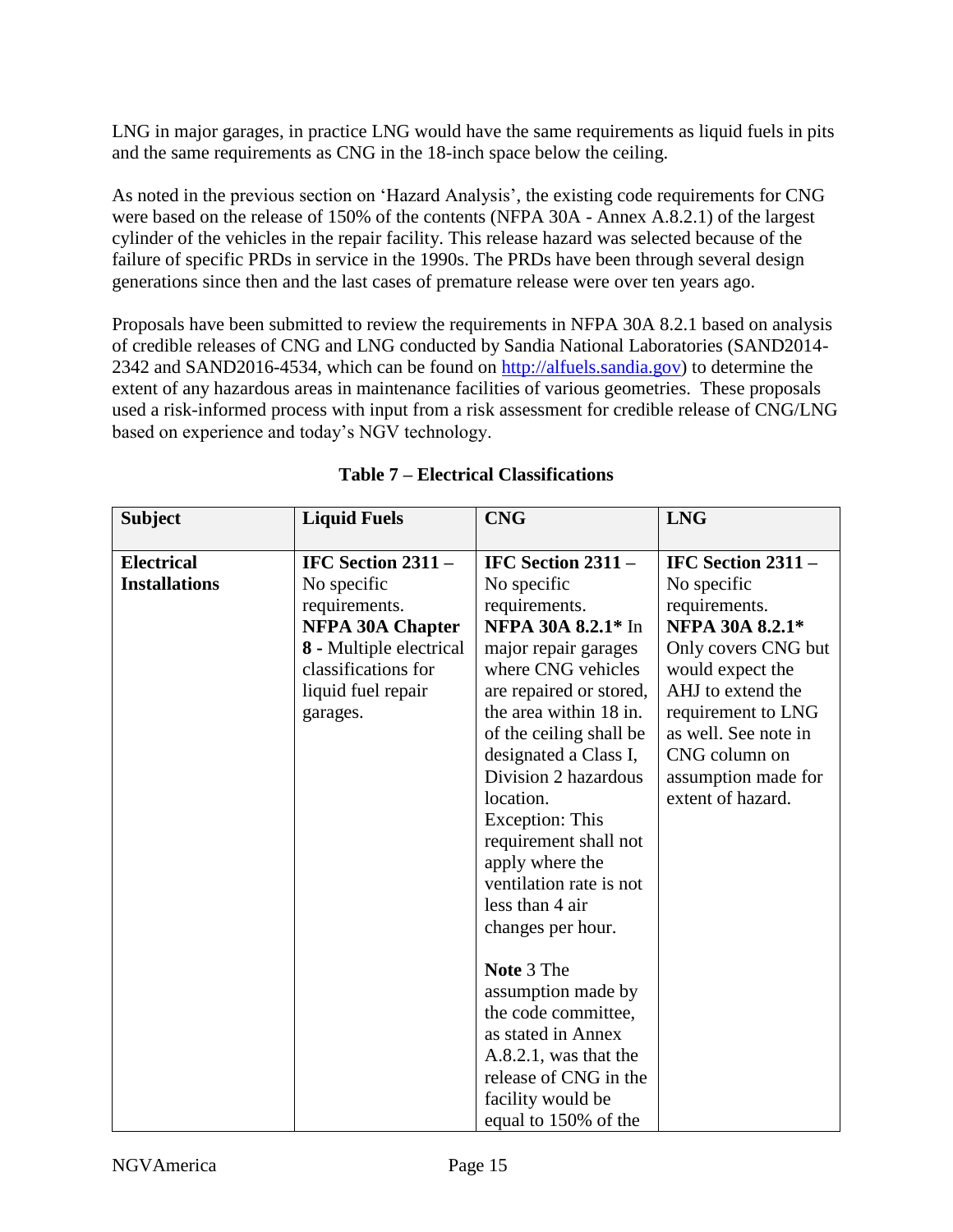|  | largest CNG cylinder. |  |
|--|-----------------------|--|
|  | Since the assumption  |  |
|  | defines the hazard    |  |
|  | expected, any change  |  |
|  | in this assumption    |  |
|  | may result in future  |  |
|  | code changes.         |  |

## <span id="page-15-0"></span>**Preparation of Vehicle for Repair - Code Requirements**

IFC 2311.5 is the only code requirement that addresses mitigation of the assumed hazards from releases of natural gas by:

- Isolating the CNG cylinders and LNG tanks from the balance of the fuel system by valve closures prior to maintenance. This reduces the quantity of fuel that could be released in fuel system piping and components due to damage or error during maintenance operations.
- IFC 2311.5 also requires that the fuel system on the NGV be tested for leakage by appropriate methods if there is a concern that the fuel system has experienced any damage. If damage is suspected the vehicle may need to be de-fueled prior to any maintenance.

| <b>Subject</b>                                  | <b>Liquid Fuels</b>                         | <b>CNG</b>                                                                                                                                                                                                                                                                                                                                                           | <b>LNG</b>                                                                                                                                                                                                                                                                                                                                                           |
|-------------------------------------------------|---------------------------------------------|----------------------------------------------------------------------------------------------------------------------------------------------------------------------------------------------------------------------------------------------------------------------------------------------------------------------------------------------------------------------|----------------------------------------------------------------------------------------------------------------------------------------------------------------------------------------------------------------------------------------------------------------------------------------------------------------------------------------------------------------------|
| <b>Preparation</b><br>of vehicles<br>for repair | <b>IFC and NFPA 30A</b><br>- No requirement | IFC 2311.5 Close fuel<br>shut-off valve prior to<br>repairing any portion of the<br>vehicle fuel system.<br>Where the fuel system has<br>been damaged it shall be<br>inspected and evaluated for<br>fuel system integrity prior<br>to being brought into the<br>repair garage. Test the<br>entire fuel system for<br>leakage.<br><b>NFPA 30A - No</b><br>requirement | IFC 2311.5 Close fuel<br>shut-off valve prior to<br>repairing any portion of the<br>vehicle fuel system. Where<br>the fuel system has been<br>damaged it shall be<br>inspected and evaluated for<br>fuel system integrity prior<br>to being brought into the<br>repair garage. Test the<br>entire fuel system for<br>leakage.<br><b>NFPA 30A - No</b><br>requirement |

#### **Table 8 – Preparation of Vehicles for Repair**

## <span id="page-15-1"></span>**Maintenance and Decommissioning of Vehicle Fuel Containers**

These code requirements are not found under repair garages but are part of the maintenance requirements for vehicle mounted fuel storage containers. NFPA 52 (2016) should be consulted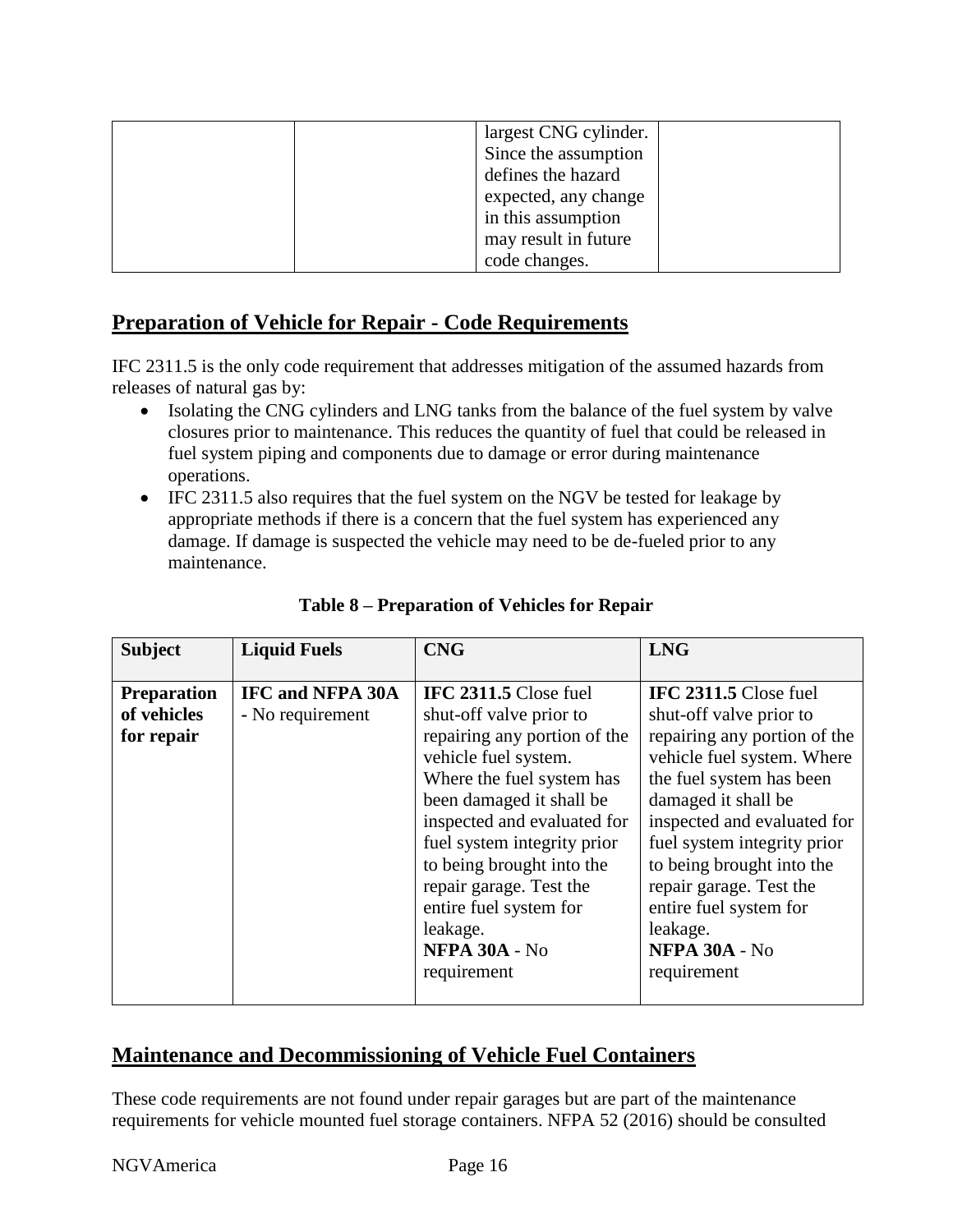for the specific requirements regarding CNG cylinder maintenance. These requirements necessitate the development of written maintenance procedures along with certain modifications to the maintenance facility to accommodate defueling of fuel containers for fuel system maintenance and end of life decommissioning of CNG cylinders. CSA Group's EXP 2.1 [\(https://goo.gl/cuiiv8\)](https://goo.gl/cuiiv8) is a best practice document for handling end of life compressed natural gas (CNG) vehicle fuel containers that provides guidance on defueling, decommissioning, and disposal.

| <b>Subject</b>                                              | <b>Liquid Fuels</b>         | <b>CNG</b>                                                                                                                                                                                                                                                                                                                                                                                                                                                                                                           | <b>LNG</b>                                                                                                                                                                                                                                                                    |
|-------------------------------------------------------------|-----------------------------|----------------------------------------------------------------------------------------------------------------------------------------------------------------------------------------------------------------------------------------------------------------------------------------------------------------------------------------------------------------------------------------------------------------------------------------------------------------------------------------------------------------------|-------------------------------------------------------------------------------------------------------------------------------------------------------------------------------------------------------------------------------------------------------------------------------|
| <b>Fuel System</b><br><b>Maintenance</b>                    | No specific<br>requirements | NFPA 52 - 2016 15.3.9<br>Repair facilities should<br>have specific written<br>procedures for inspection<br>and decommissioning CNG<br>cylinders. This set of<br>requirements depends on<br>properly trained personnel<br>and the use of procedures<br>as recommended by the<br>cylinder and/or cylinder<br>valve manufacturer.                                                                                                                                                                                       | The codes do not<br>provide specific<br>requirements for<br>maintaining or<br>venting LNG fuel<br>tanks. It is<br>recommended that<br>the repair garage<br>develop written<br>procedures and<br>training material<br>based on the LNG<br>tank manufacturer's<br>instructions. |
| Decommissioning<br>and defueling of<br>fuel cylinders/tanks | No specific<br>requirements | NFPA 52 - 2016 15.3.4<br>Each major repair garage<br>should install the proper<br>defueling facility as<br>outlined by this section of<br>NFPA 52. Designs for fuel<br>recovery systems and direct<br>atmospheric venting<br>systems should be<br>approved by the AHJ as<br>required. If the CNG<br>cylinders have reached<br>their end of life or are<br>damaged, the cylinder<br>should be purged with an<br>inert gas, made unusable<br>and scrapped according to<br>the cylinder manufacturer's<br>instructions. | The codes do not<br>have specific<br>requirements for<br>decommissioning<br>LNG fuel tanks. It is<br>recommended that<br>the repair garage<br>develop written<br>procedures and<br>training material<br>based on the LNG<br>tank manufacturer's<br>instructions.              |

| Table 9 – Maintenance and Decommissioning of Vehicle Fuel Containers |  |  |
|----------------------------------------------------------------------|--|--|
|                                                                      |  |  |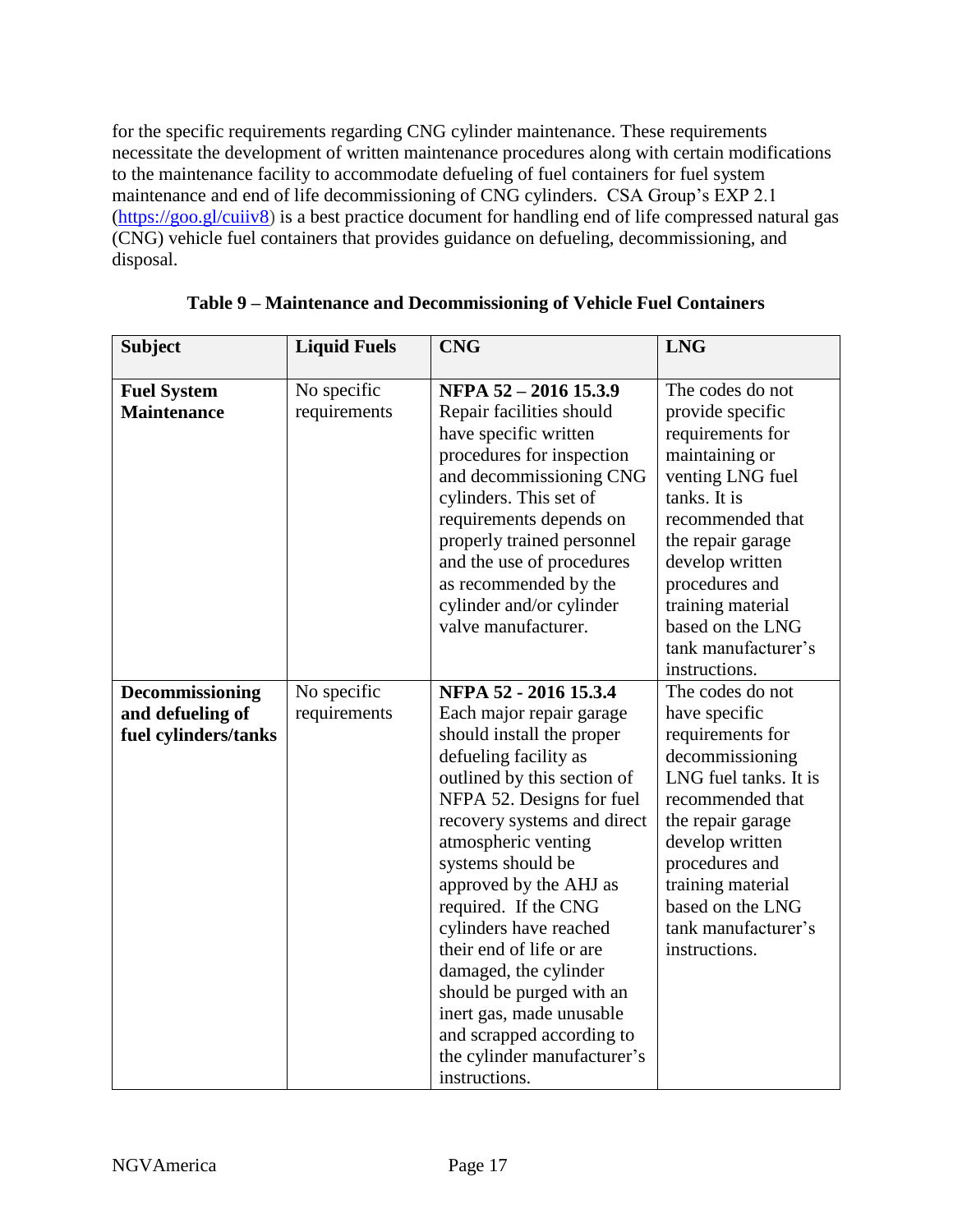## <span id="page-17-0"></span>**Guideline for Modifications**

This section will discuss steps that should be considered when determining the modifications that might be required for maintenance facilities to service CNG and/or LNG vehicles. It is important to note that each individual existing maintenance facility must be evaluated to determine any necessary modifications since the building design and activities performed in the facility can have a significant impact on the modifications required. Just as the codes are performance (not design) documents, this document does not provide specific design guidelines; but does provide the steps needed for basic decisions on the modifications required to meet code and provide for safe operations.

*NOTE: If the garage is designed to accommodate LNG vehicles then no additional modifications should be needed to also service CNG vehicles. If the garage is modified specifically for CNG vehicles meeting the basic code requirements, then additional modifications may be required to service LNG vehicles.* 

## <span id="page-17-1"></span>**Plan Development and Coordination with AHJs**

There are a number of basic questions that should be answered in order to begin development of the facility modification plan:

- Does the facility meet existing code requirements for liquid fuels?
	- o If not, what remedial action may be required? (i.e. ventilation etc.)
- What type of NGV will the facility maintain: CNG, LNG or both?
- Will the facility provide minor repairs, major repairs or both?
- Will the minor repair area be physically separated from the major repair area? o If not the entire facility may be classified as a major repair facility.
- Will the facility procedures include the venting and decommissioning of cylinders?
- Will the facility include an indoor or outdoor fueling station?
	- o Note: this document does not include guidelines for fueling stations but if a station will be installed at the same time as the facility modifications then the overall plan should include that design and its possible interconnection with cylinder defueling.
- Will the facility include indoor parking for NGVs?

The answers to the questions above will help determine the scope of the potential facility modifications and the operating procedures for the facility. Before taking the next step in plan development, an inquiry should be made to the local AHJ(s) to determine the specific code documents that have been adopted and will be enforced. ICC's International Fire Code (IFC) has been adopted or is in use by 43 states, the District of Columbia and New York City. In 13 of those states, the IFC may have only been adopted by some local AHJs and not used statewide. Also, each state may adopt and enforce different editions of the respective code (IFC 2012 or IFC 2015 etc.). The codes are generally revised on a three-year cycle and AHJ adoption is usually several cycles out of date. General information on state and local adoption can be found at the ICC web site [https://goo.gl/SSz1zf.](https://goo.gl/SSz1zf)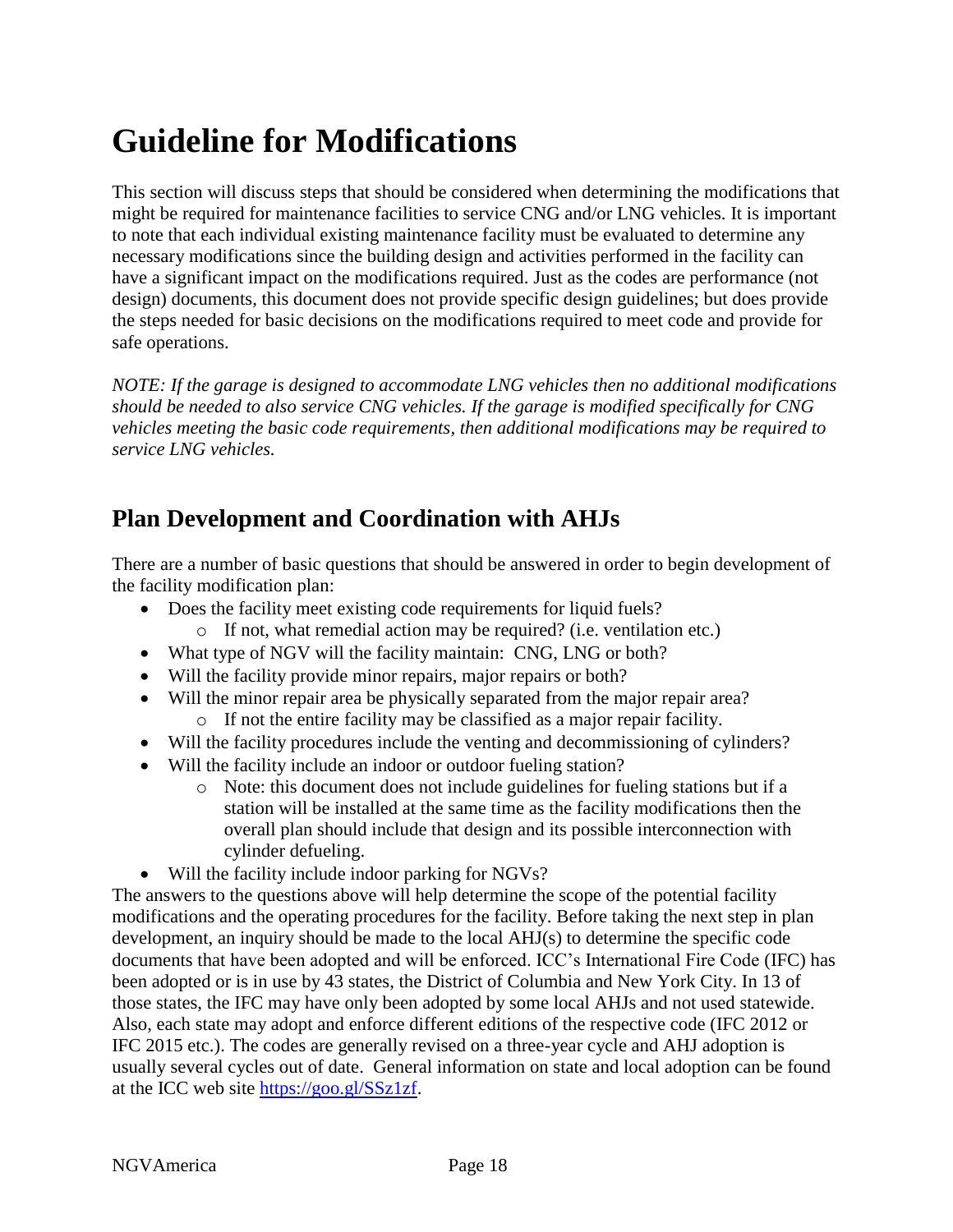To be sure that the correct code and code edition is used the local AHJ is the best source of information.

Establishing a working relationship with the local AHJ at the beginning of the project is an important step in determining the extent of the modifications that may be required including any local concerns that may not be in the national codes. When first approaching the AHJ there are several items to consider:

- Have a completed project scope for the maintenance facility that includes the fuel types, list of maintenance activities, outline operational procedures specific to the fuel types and outline of training by fuel type for all personnel.
- $\bullet$  Meet as early as possible with the appropriate AHJ(s) to make them aware of your project plans.
	- o If the AHJ is experienced with CNG/LNG installations and maintenance facility modifications, they can provide important input to the final plan development.
	- o If the AHJ has no experience with NGVs, or just no experience with maintenance facility modifications for CNG/LNG, you should use this as an opportunity to provide the AHJ with the background material they will need to determine the proper code requirements to enforce.
- Provide a project timeline to the AHJ(s) and add any required inspection dates as part of the timeline.
- Set up a meeting to review the final project plan and be sure to reference proposed modifications to the specific code and/or AHJ requirement.

The final plan development should, at a minimum, consider the steps discussed in the sections below in order to meet the basic code requirements.

## <span id="page-18-0"></span>**Analysis of Existing Maintenance Facility**

When modifications are anticipated for an existing maintenance facility, a review of the facility's compliance with the existing codes may be necessary. Since the existing maintenance facility may have been built under older editions of the codes, and codes are generally not retroactive, any new modifications may require bringing the facility up to the codes now enforced for liquid fuels.

## <span id="page-18-1"></span>**Code Compliance of Maintenance Facility for Class I and Class II Fuels**

The primary concerns for code compliance for existing facilities are:

- Ventilation rate in general garage area should be between 0.75 (IMC) and 1.0 (NFPA) cfm/sqft with inlet at least 18" above the floor.
- Ventilation rate for below grade areas (pits or basement) should be between 1.0 (NFPA) and 1.5 (IFC) cfm/sqft with exhaust air taken within 12" of the floor.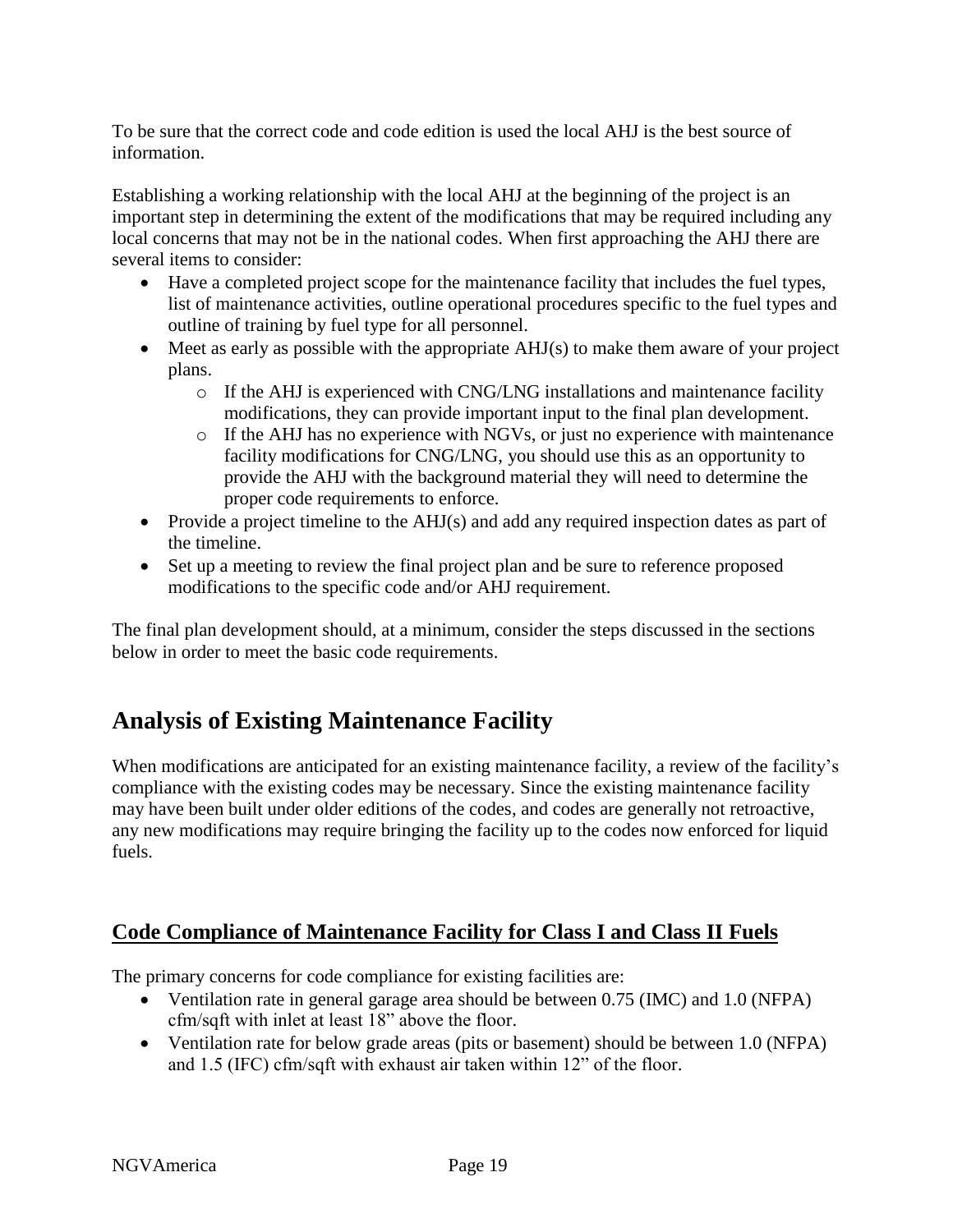- Review the IFC and NFPA documents for requirements for sources of ignition including heating appliances since their design and placement may have a significant influence on the modifications for the CNG/LNG garage.
- When the AHJ tours the facility in the initial review process, they may determine that some remedial modifications are needed to the existing facility to come into compliance with the code editions now in place.

## <span id="page-19-0"></span>**Minor vs. Major Repair Garages**

The codes discussed in the sections above *only apply* to major repair facilities. Both NFPA 30A and the IFC exempt minor repair facilities from all of the code requirements specific to CNG and LNG. There may be significant savings in the cost of modifications if the maintenance facility can be divided into separate designated areas for minor and major repair activities. This can be accomplished by either having separate buildings or separated areas within one facility. The codes are not specific in how to separate major from minor repair areas but using some of the same requirements for separating indoor fueling rooms from the repair areas may be appropriate. The codes provide some guidance for separating the minor and major repair areas within a facility, such as:

- Interior walls or partitions shall have a 2-hour fire rating and be continuous from floor to ceiling.
- For the major repair area at least one wall shall be an exterior wall and primary access shall be from the outside through the exterior wall.
- Interior access between the major and minor repair areas shall be through self-closing fire doors with the appropriate rating for the location installed as approved by the AHJ.
- The major and minor repair areas shall have separate ventilation systems as required by the codes.

If the major and minor repair areas cannot be separated, the entire maintenance garage should be modified as required to perform major repairs on CNG and/or LNG fueled vehicles as needed.

## <span id="page-19-1"></span>**Analysis of Maintenance Activities**

An analysis of existing and anticipated maintenance activities by type and quantity may be helpful to determine if the facility can be configured into separate major and minor repair areas. Table 10 provides guidance on classifying repairs by type. Consideration should also be given to defining additional areas that may be required for inspection and preparation of vehicles prior to entering the repair facility. Also a designated location for defueling vehicle fuel cylinders for maintenance or decommissioning should be identified.

| Code       | <b>Major Repair Activities</b> | <b>Minor Repair Activities</b> |
|------------|--------------------------------|--------------------------------|
| IFC 2311.7 | Work on the vehicle fuel       | All other repairs              |
|            | system or use of open flames   |                                |
|            | or welding                     |                                |

#### **Table 10 – Major vs. Minor Garage Activities**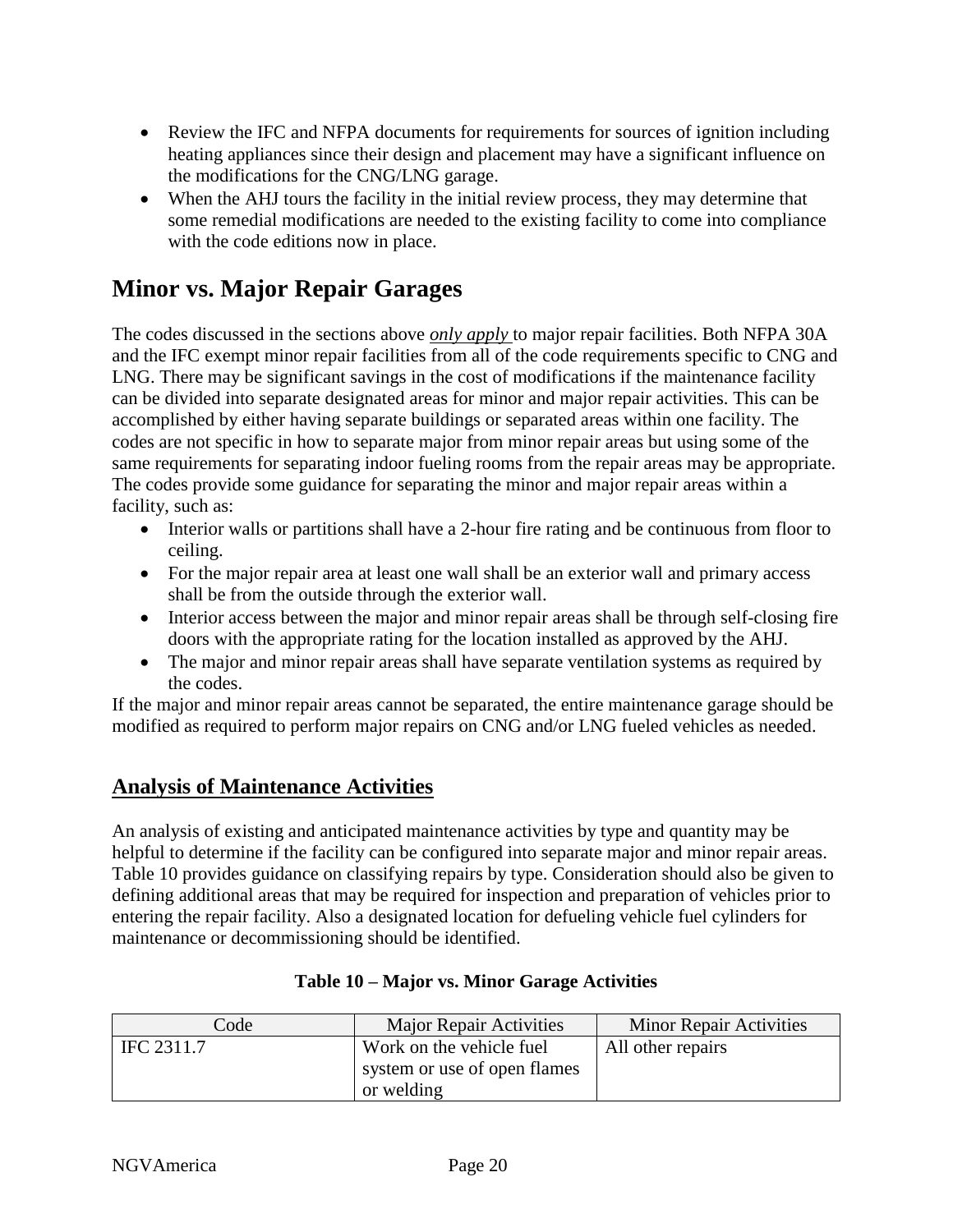| NFPA 30A 3.3.12 | Work including engine.        | All work including              |
|-----------------|-------------------------------|---------------------------------|
|                 | overhauls, painting, body and | lubrication, inspection, engine |
|                 | fender work and any repairs   | tune-ups, replacement of        |
|                 | requiring draining vehicle    | parts, fluid changes, brake     |
|                 | fuel tanks                    | system repairs, tire rotation   |
|                 |                               | and similar routine             |
|                 |                               | maintenance work.               |

## <span id="page-20-0"></span>**Minor Repair Garages – Requirements for CNG or LNG**

As noted in the sections above, the codes do not have any additional requirements for minor repair garages as a stand-alone facility or as part of a larger garage. The code requirements for the existing Class I and Class II liquid fuel garages are considered sufficient for adding both CNG and LNG vehicle minor repair operations. As covered in the section on preparation of CNG and LNG vehicles for repair, there are some precautions that are recommended to mitigate any potential hazard of a natural gas release during minor repair operations. It is also recommended that the design of an existing ventilation system for the liquid fuel garage be reviewed to make sure that it meets the existing code requirements.

## <span id="page-20-1"></span>**Ventilation**

Although the codes do not require any modifications to the ventilation system, the 1cfm/sqft rate should be verified. In addition, the inlet for outside air should be at least 18" above the floor of the garage for both liquid and CNG/LNG fuels. Even though it is not required by the codes, consideration should be given to configuring the exhaust ports of the ventilation system to the highest points of the exterior walls or roof.

## <span id="page-20-2"></span>**Major Repair Garages – Requirements for CNG**

When adding CNG vehicle maintenance operations to a major repair garage, the code requirement must be evaluated to determine what types of modifications are necessary. For some code requirements, there may be more than one method to meet the requirements so an engineering analysis may be called for to determine the optimum solution. The basic difference between the minor and major repair garages is that in a major repair garage there may be a release of natural gas due to the nature of the maintenance operations. The code requirements set performance criteria to either reduce the presence of a flammable mixture and/or eliminate potential sources of ignition. For this set of requirements, it is assumed that only properly odorized CNG is present on the vehicles to be serviced. Un-odorized CNG is addressed in the section on LNG maintenance facilities.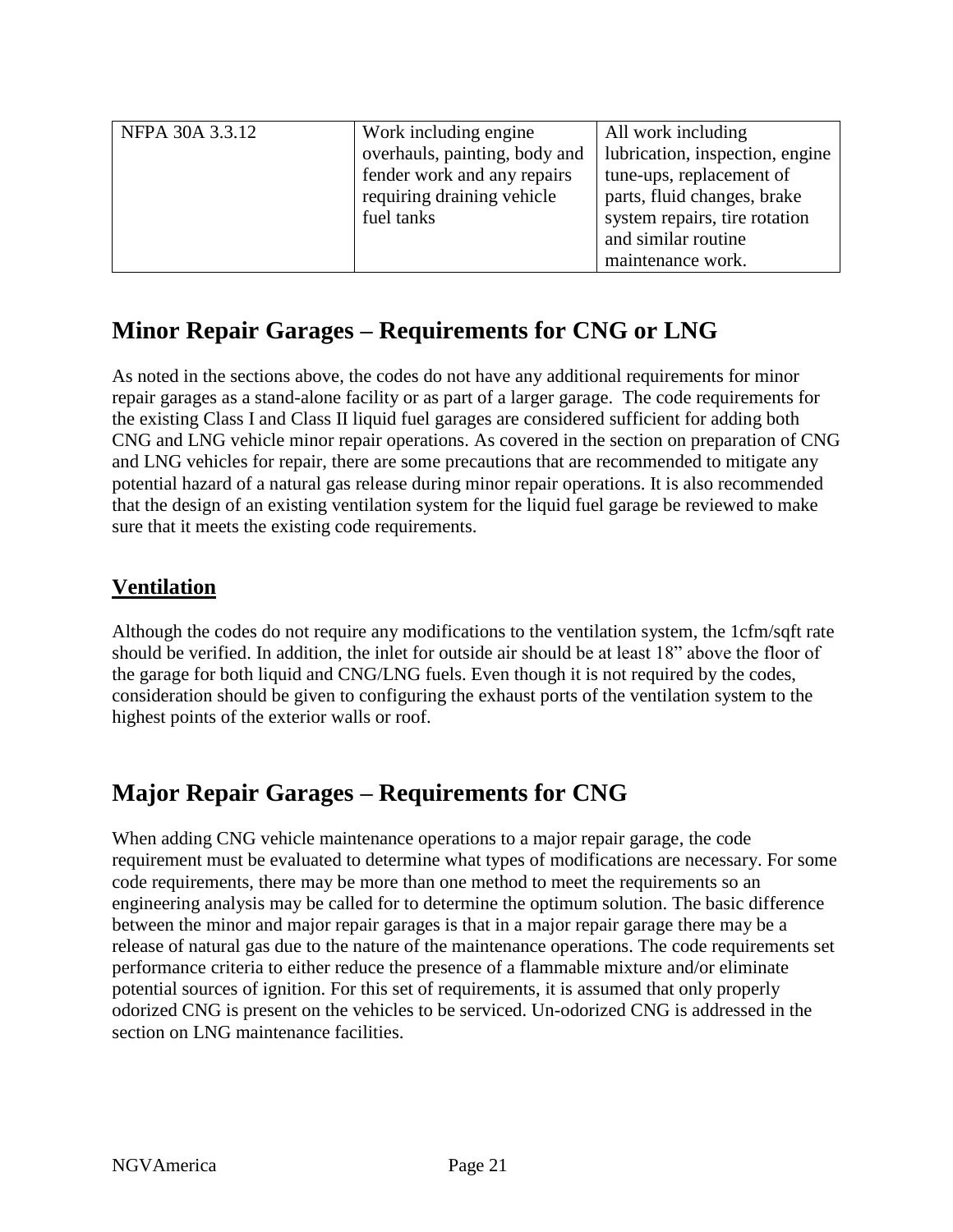## <span id="page-21-0"></span>**Ventilation**

NFPA 30A has no requirements for general ventilation rates for CNG major repair garages beyond the exception allowed under 'Electrical Classifications' that is covered later in this document.

The IFC has a specific requirement for continuous mechanical ventilation of CNG major repair garages of 5 air changes per hour (ACH). In garages where natural ventilation may be used, it must be approved by the AHJ as an exception to the stated requirements. The operation of the mechanical ventilation is required to be continuous, but there are two exceptions to this requirement: 1) ventilation system interlocked and controlled by a continuously monitoring natural gas detection system, or 2) ventilation system electrically interlocked with the lighting circuit for the garage.

As stated in the section on code requirements for ventilation of liquid fuel vehicle repair garages, the base ventilation rate is conservatively 1 cfm per sqft or floor area. Table 1 gives the conversion from cfm/sqft to ACH as 60/room height in feet. So for a garage with a ceiling height of 12ft, the base ventilation rate of 1cfm/sqft equals the required 5 ACH. For a ceiling height of 24ft, the cfm/sqft rate would have to increase to 2 cfm/sqft in order to maintain the same 5 ACH rate.

There are a number of decisions that must be made concerning ventilation when adding CNG to the existing liquid fuel vehicle repair facility:

- Evaluation of existing ventilation system for code compliance.
- Separation of ventilation systems for minor repair area and major repair area if in same building.
- Ventilation rates required based on building geometry and codes.
- Operate ventilation system continuously or
	- o Control ventilation system by interlocking with continuously operated natural gas detection system or
	- o Control ventilation system by electrically interlocking with the lighting circuit.

## <span id="page-21-1"></span>**Ventilation in Pits**

There are no additional code requirements for major repair garages that add CNG maintenance operations. The ventilation already required for liquid fuel garages for pits or below grade areas is still required for continued maintenance of liquid fuel vehicles.

## <span id="page-21-2"></span>**Gas Detection**

There are no requirements for natural gas detection systems for major repair garages that add CNG maintenance operations as long as the CNG is properly odorized. The garage should predetermine that all CNG vehicles that enter the facility have been fueled with odorized natural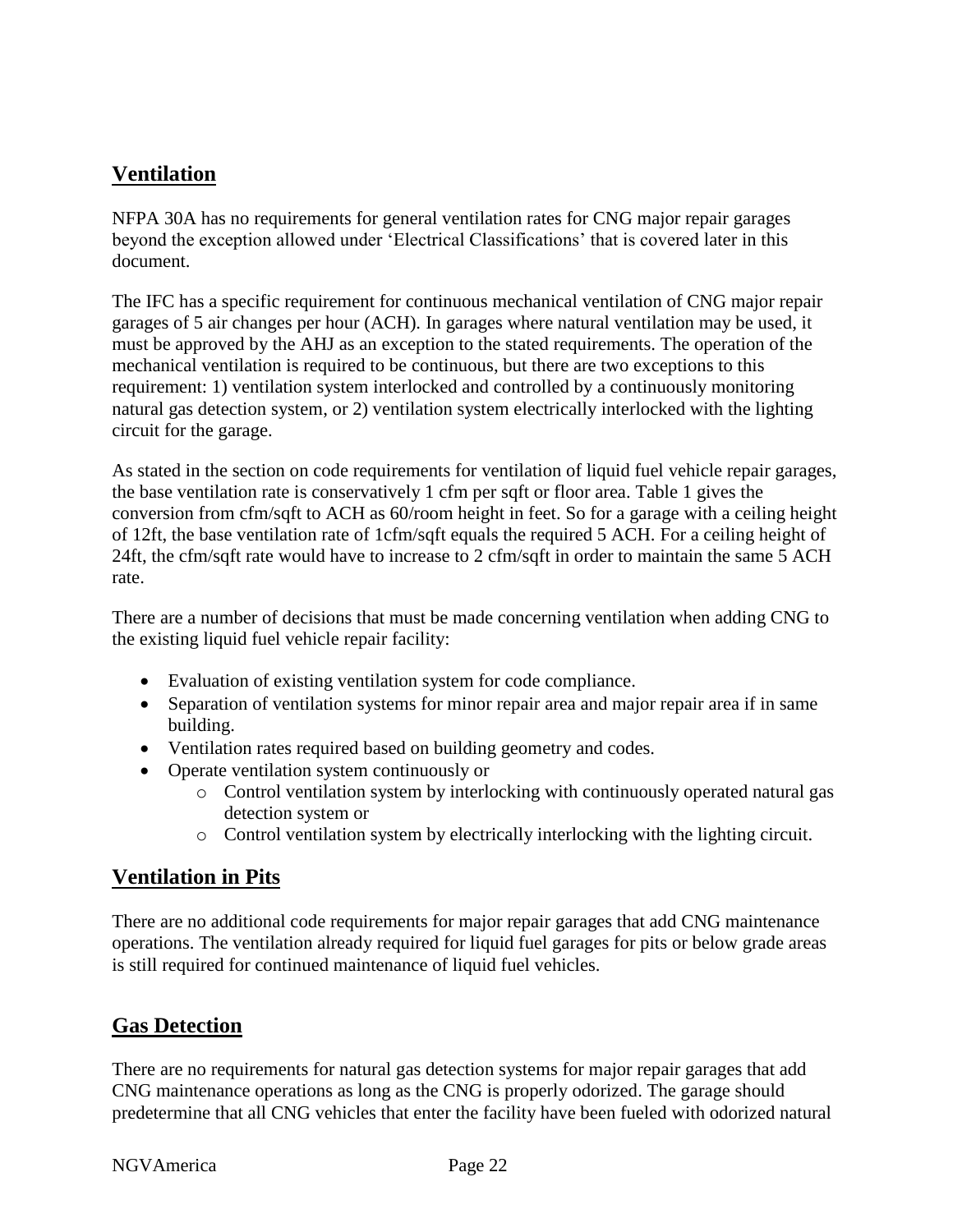gas. There may be some stations that supply non-odorized CNG from LNG (LCNG) or from renewable natural gas (Biogas) but they are restricted by code to only fueling CNG vehicles that have on board methane detection systems. Those vehicles should only be maintained in a garage designed for non-odorized natural gas as detailed in the section below on LNG major repair garages.

As noted in the ventilation section above, the major repair garage may choose to install and use a natural gas detection system to control the operation of the ventilation system. If a natural gas detection system is deployed, the following should be taken into account:

- The natural gas detection system should be designed by an engineer with expertise in natural gas detection system design.
- The natural gas detection system should be *listed* in accordance with UL 2075 or *approved* by the AHJ*.*
- The natural gas detection system shall activate at 25% of the lower flammability limit (LFL).
- Upon activation the natural gas detection system shall:
	- o Activate the mechanical ventilation system
	- o Deactivate tall heating systems located in the major repair garage
	- o Initiate a distinct audible and visual alarm in the garage
- The failure of the natural gas detection system shall:
	- o Activate the mechanical ventilation system
	- o Deactivate all heating systems located in the major repair garage
	- o Initiate a trouble alarm in an *approved* location
- NFPA 72 National Fire Alarm and Signaling Code provide information on monitoring the detection systems for integrity.
- The natural gas detectors should be tested and calibrated as recommended by the manufacturer and approved by the AHJ.

## <span id="page-22-0"></span>**Sources of Ignition**

Both the IFC and NFPA 30A have a number of requirements addressing sources of ignition for liquid fuel garages. Only NFPA 30A has additional requirements for CNG vehicle major repair garages. The requirement is directed at restricting open flame heaters and any heating equipment with exposed surfaces with temperatures above  $750$  °F from any area subject to ignitable concentrations of natural gas.

The conservative approach would be to eliminate heating equipment of these types from the major repair garage. It would take an analysis of the potential credible natural gas releases and modeling of the possible concentrations of ignitable gas within the facility in order to safely place these types of heaters in safe areas. This analysis is typically beyond normal heating design work and would be subject to approval by the AHJ on a case-by-case basis.

## <span id="page-22-1"></span>**Electrical Classification**

The codes have a number of requirements on classified locations for electrical equipment in typical liquid fuel garages. Only NFPA 30A requires that the space within 18 inches of the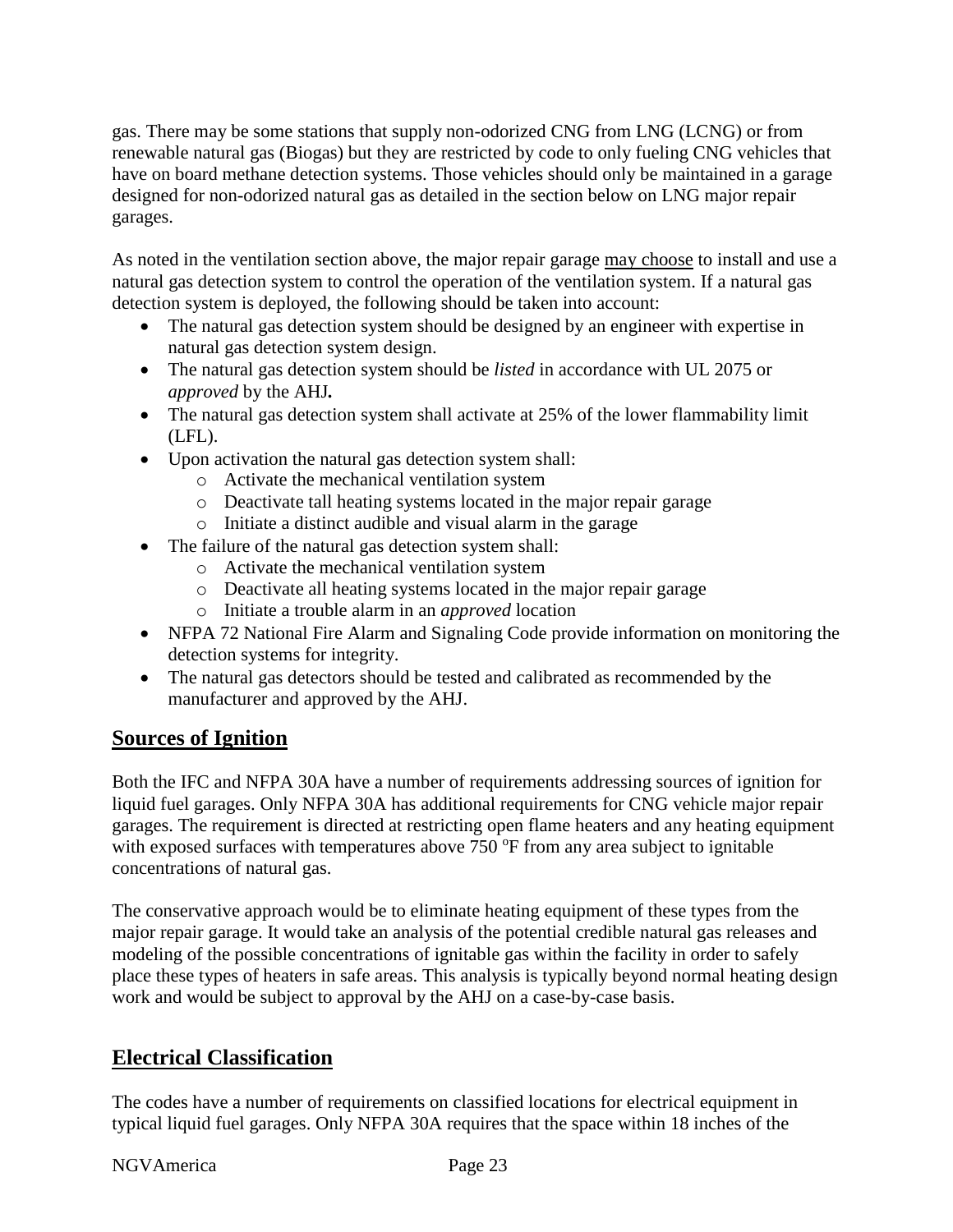ceiling of a major CNG garage be classified as a Class 1, Division 2 classified location. This means that all electrical equipment within that area must be suitable for that classification as set forth in NFPA 70, National Electrical Code. The code does provide an exception to the requirement in that it does not apply to a facility that has a ventilation rate of at least 4 ACH.

It is important to take into account the design of the ceiling support structure to determine what modifications may be necessary for the classified location. One example would be a concrete 'T' beam design that may not be easily ventilated at the required rate to eliminate the classified location thus requiring modification of any electrical equipment in the 18-inch space below the ceiling. Conversely an open web steel joist structure may achieve the proper 4+ ACH eliminating the classified location.

If the classified location cannot be eliminated by ventilation, then the choice may be to either modify the electrical installation to meet Class1, Division 2 requirements or move the electrical equipment below the 18-inch classified location, which in most cases would be to attach the system to the bottom of the support structure as opposed to the ceiling.

## <span id="page-23-0"></span>**Preparation of CNG Vehicle for Maintenance**

The IFC is the only code that has requirements for vehicle preparation prior to performing maintenance operations. For CNG vehicles, the procedure is to limit the quantity of natural gas that could be accidentally released by turning off shut-off valves of all of the fuel storage cylinders on the vehicle once it enters the repair garage. Vehicles that have cylinder-mounted solenoid valves tied to the ignition system of the vehicle will automatically close the valves when the engine is shut down. Vehicles that have manual valves on the cylinders must be closed by hand. A procedure to double check that all valves are closed as required should be established as part of the facility's normal operations.

The IFC also requires that if there is any suspected damage to the CNG fuel system the entire system should be checked for leaks and evaluated for fuel system integrity prior to bringing the vehicle into the repair garage. While not noted in the IFC, if there is any suspected damage to the CNG cylinder it should be inspected by a certified cylinder inspector to determine its proper disposition based on the findings of the inspection.

## <span id="page-23-1"></span>**Maintenance and Decommissioning of Vehicle Fuel Containers**

NFPA 52 requires that repair facilities have specific written procedures for inspection and decommissioning CNG cylinders. This set of requirements depends on the existence of properly trained personnel and the use of procedures as recommended by the vehicle OEM, cylinder and/or cylinder valve manufacturer. In order to properly perform maintenance on a cylinder, the cylinder must be safely defueled.

NFPA 52 requires that each major repair garage install the proper defueling facility and provides specific requirements in section 15.3.4 of the 2015 edition of the code. Designs for fuel recovery systems and direct atmospheric venting systems should be approved by the AHJ as required. If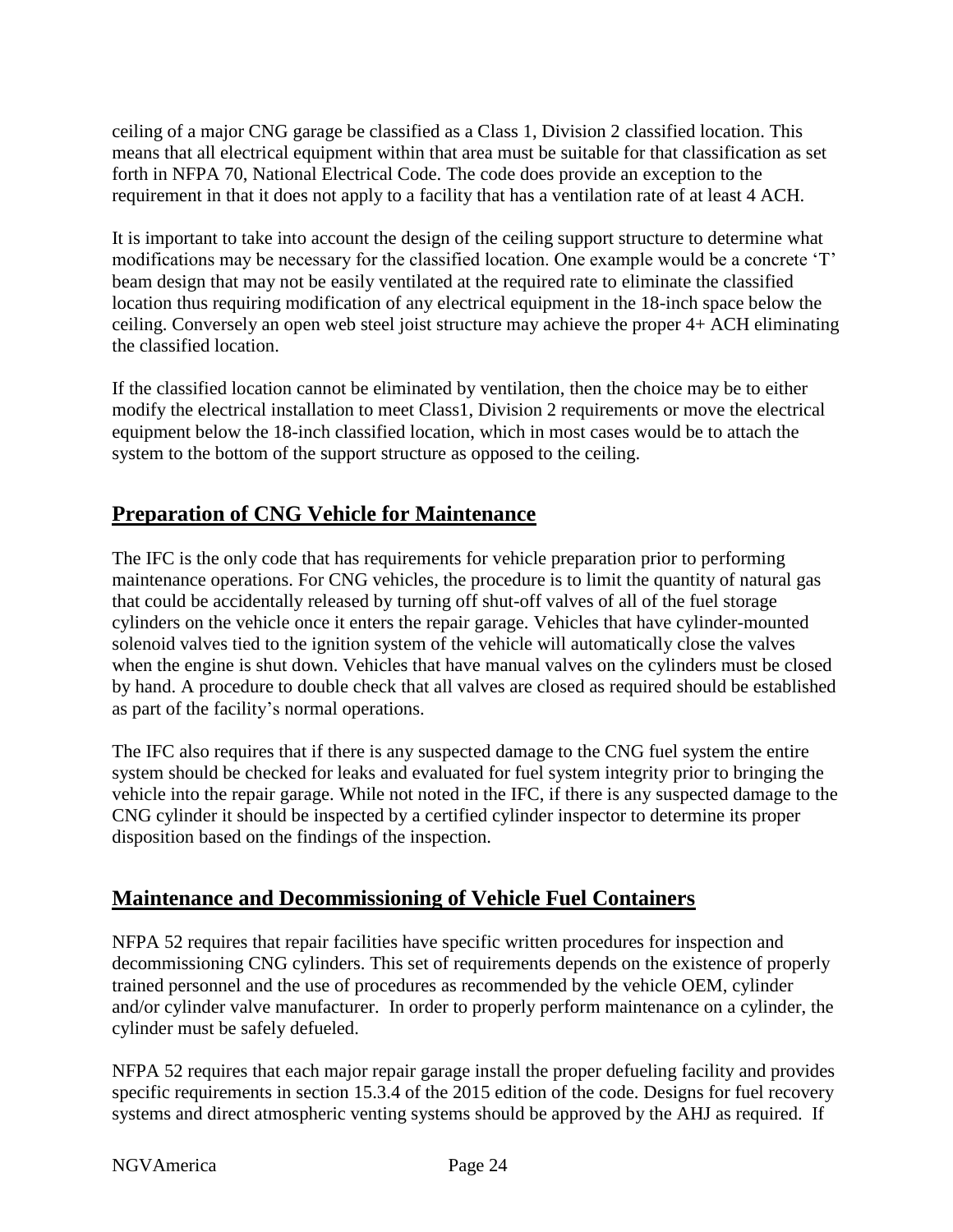the CNG cylinders have reached their end of life or are damaged, the cylinders should be defueled, purged with an inert gas, made unusable and scrapped according to the cylinder manufacturer's instructions.

While not covered in this set of guidelines, a CNG refueling station may be part of the overall modifications needed by the major repair garage in order to return the vehicles to service. Consideration should be given to add a natural gas recovery system to the refueling station design in order to reduce the amount of natural gas that is released to the atmosphere.

## <span id="page-24-0"></span>**Major Repair Garages – Requirements for LNG**

To add LNG maintenance operations to a major repair garage, certain code requirements should be evaluated to determine what modifications might be necessary. For some of the modifications, there may be more than one method to meet the requirements so an engineering analysis may be called for to determine the optimum solution. The basic difference between the minor and major repair garages is that in a major repair garage there may be a release of natural gas due to the nature of the maintenance operations. The code requirements set performance criteria to either reduce the presence of a flammable mixture and/or eliminate potential sources of ignition. For this set of requirements, it is assumed that LNG and /or un-odorized CNG is present on the vehicles that will be serviced. LNG and un-odorized CNG major repair garages have additional requirements above those for odorized CNG. Proper ventilation of pits and below grade areas is required along with a continuously operating natural gas detection system. These requirements are discussed below.

## <span id="page-24-1"></span>**Ventilation**

NFPA 30A has no specific requirements for general ventilation rates for LNG major repair garages but does require that the natural gas detection system (see section below) be interlocked with the major repair garage's ventilation system.

The IFC has a specific requirement for continuous mechanical ventilation of LNG major repair garages of 5 air changes per hour (ACH). In garages where natural ventilation is used, it must be approved by the AHJ as an exception to the stated requirements. The operation of the mechanical ventilation is required to be continuous but there are two exceptions to this requirement: 1) ventilation system interlocked and controlled by a continuously monitoring natural gas detection system, or 2) ventilation system electrically interlocked with the lighting circuit for the garage.

As stated in the section on code requirements for ventilation of liquid fuel repair garages, the base ventilation rate is conservatively 1 cfm per sqft of floor area. Table 1 gives the conversion from cfm/sqft to air changes per hour (ACH) as 60/room height in feet. Therefore, for a garage with a ceiling height of 12ft, the base ventilation rate of 1cfm/sqft equals the required 5 ACH. For a ceiling height of 24ft, the cfm/sqft rate would have to increase to 2 cfm/sqft in order to maintain the same 5 ACH rate.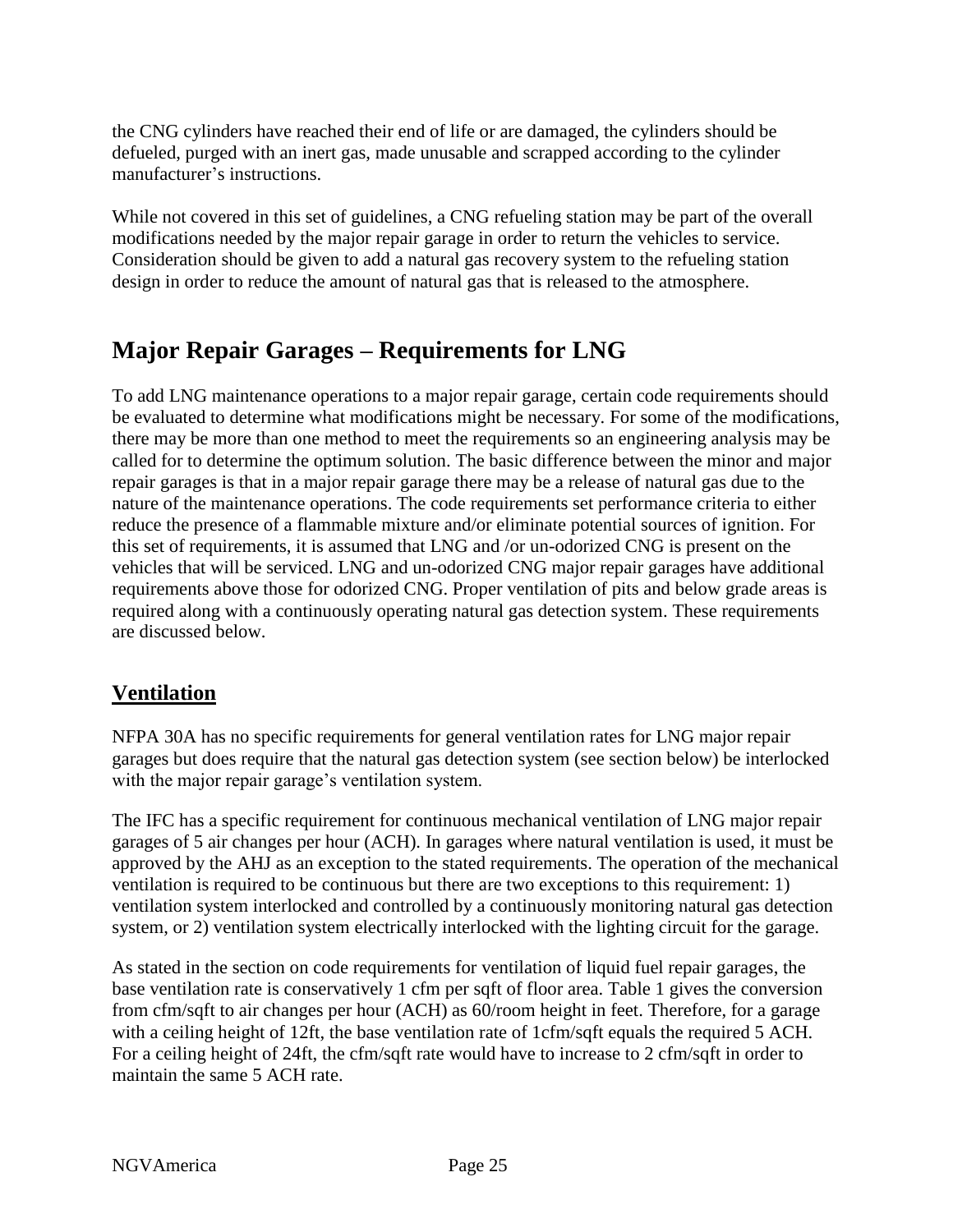With the respect to ventilation, the following factors or steps should be considered when adding LNG to the existing liquid fuel repair facility:

- Evaluation of existing ventilation system for code compliance.
- Separation of ventilation systems for minor repair area and major repair area if in same building.
- Ventilation rates required based on building geometry and codes.
- Operate ventilation system continuously or
	- o Control ventilation system by interlocking with continuously operated natural gas detection system or
	- o Control ventilation system by electrically interlocking with the lighting circuit.

## <span id="page-25-0"></span>**Ventilation in Pits**

The ventilation already required for liquid fuel garages for pits or below grade areas should be maintained and used for LNG. If it is released, LNG vapor is heavier than air at temperatures below -160<sup>0</sup> F, as the LNG vapor quickly warms above -160<sup>0</sup> F it will dissipate similar to a CNG release. Gas detection is required in repair pits of garages maintaining non-odorized CNG or LNG fueled vehicles.

#### <span id="page-25-1"></span>**Gas Detection**

There are specific requirements for natural gas detection systems for repair garages that add LNG and/or un-odorized CNG. There may be some stations that supply non-odorized CNG from LNG (LCNG) or from renewable natural gas (biogas) but they are restricted to only fueling CNG vehicles that have on board methane detection systems. Those vehicles should only be maintained in a garage designed for non-odorized natural gas as detailed below.

The natural gas detection system design should consider inclusion of some of the following:

- The natural gas detection system should be designed by an engineer with expertise in natural gas detection system design.
- The natural gas detection system should be *listed* in accordance with UL 2075 or *approved* by the AHJ*.*
- The natural gas detection system shall activate at 25% of the lower flammability limit (LFL).
- Upon activation the natural gas detection system shall:
	- o Activate the mechanical ventilation system
	- o Deactivate all heating systems located in the major repair garage
	- o Initiate a distinct audible and visual alarm in the garage
- The failure of the natural gas detection system shall:
	- o Activate the mechanical ventilation system
		- o Deactivate all heating systems located in the major repair garage
	- o Initiate a trouble alarm in an *approved* location
- NFPA 72 National Fire Alarm and Signaling Code provides information on monitoring the detection systems for integrity.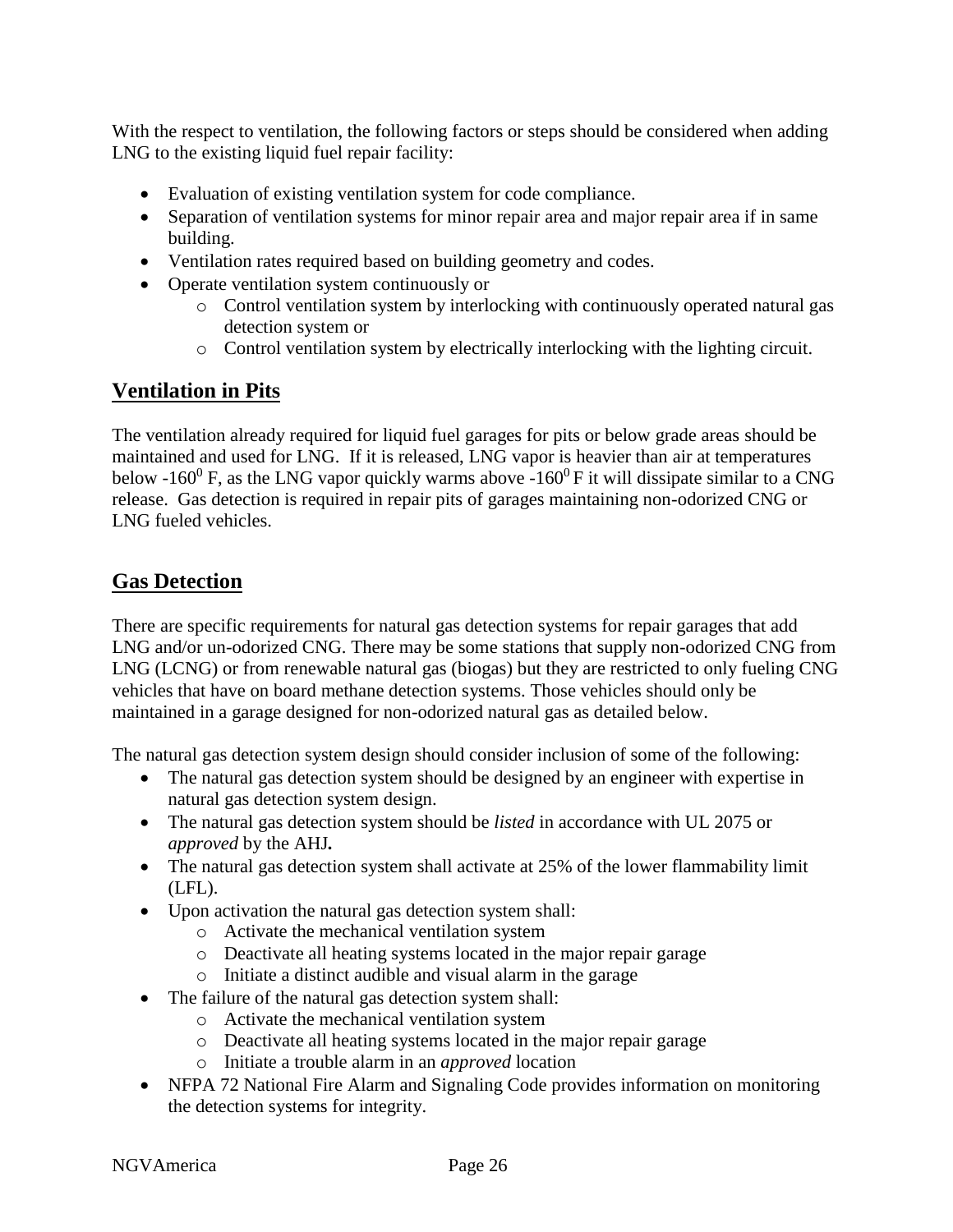The natural gas detectors should be tested and calibrated as recommended by the manufacturer and approved by the AHJ.

## <span id="page-26-0"></span>**Sources of Ignition**

Both the IFC and NFPA 30A have a number of requirements addressing sources of ignition for liquid fuel garages. Only NFPA 30A has additional requirements for LNG vehicle major repair garages. The requirement is directed at restricting open flame heaters and any heating equipment with exposed surfaces with temperatures above  $750$  °F from any area subject to ignitable concentrations of natural gas.

The conservative approach would be to eliminate heating equipment of these types from the major repair garage. It would take an analysis of the potential credible natural gas releases and modelling of the possible concentrations of ignitable gas within the facility in order to safely place these types of heaters in safe areas. This analysis is typically beyond normal heating design work and would be subject to approval by the AHJ on a case-by-case basis.

## <span id="page-26-1"></span>**Electrical Classification**

The codes have a number of requirements on classified locations for electrical equipment in typical liquid fuel garages. Only NFPA 30A requires that the space within 18 inches of the ceiling of a major repair garage for CNG be classified as a Class 1, Division 2 classified location. LNG is not included in this requirement but it is expected that the AHJ would apply this requirement to the LNG facility as well. This means that all electrical equipment within that area must be suitable for that classification as set forth in NFPA 70, National Electrical Code. The code does provide an exception to the requirement in that it will not apply to a facility that has a ventilation rate of at least 4 ACH. Since the natural gas detection sensors would most likely be placed in this classified location, the effectiveness of the ventilation system should be factored into the system design.

It is important to take into account the design of the ceiling support structure to determine what modifications may be necessary for the classified location. One example would be a concrete 'T' beam design that may not be easily ventilated at the required rate to eliminate the classified location thus requiring modification of any electrical equipment in the 18 inch space below the ceiling. Conversely an open web steel joist structure may achieve the proper 4+ ACH eliminating the classified location.

<span id="page-26-2"></span>If the classified location cannot be addressed by ventilation, then the choice may be to either modify the electrical installation to meet Class1, Division 2 requirements or move the electrical equipment below the 18 inch classified location, which in most cases would be to attach the system to the bottom of the support structure as opposed to the ceiling.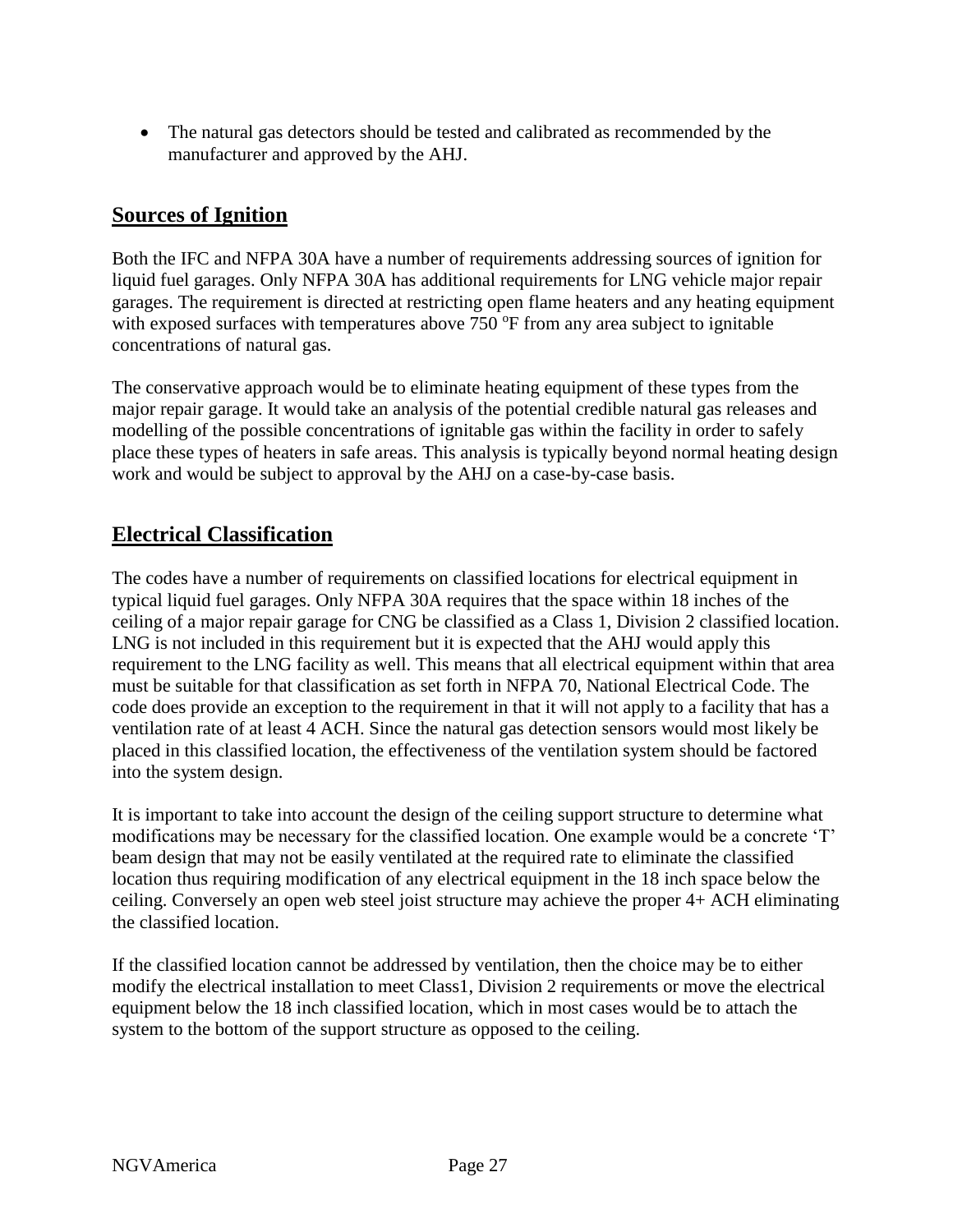## **Preparation of LNG Vehicle for Maintenance**

The IFC is the only code that has requirements for vehicle preparation prior to performing maintenance operations. For LNG vehicles, the procedure is to: 1) Operate the LNG vehicle to reduce the pressure in the on-board LNG tank to increase the 'hold time' of the LNG tank thus extending the time that would have to expire before the pressure relief valve would need to open and, 2) limit the quantity of natural gas that could be accidentally released by valving off all the fuel storage tanks on the vehicle once it enters the repair garage. Vehicles that have tankmounted solenoid valves that are tied to the ignition system of the vehicle will automatically close the valves when the engine is shut down. Vehicles that have manual valves on the cylinders must be closed by hand. Operate the LNG vehicle after the valves are closed to make sure there is no liquid LNG trapped in the fuel delivery system; this also reduces the amount of natural gas that could be released unintentionally. A procedure to double check that all valves are closed as required should be established as part of the facilities normal operations.

The IFC also requires that, if there is any suspected damage to the LNG fuel system, the entire system should be checked for leaks and evaluated for fuel system integrity prior to bringing the vehicle into the repair garage. The LNG tank manufacturer should be able to provide detailed instructions for leak testing, maintenance and repair of the LNG tank.

## <span id="page-27-0"></span>**Maintenance and Decommissioning of Vehicle Fuel Containers**

NFPA 52 requires that repair facilities have a specific written record of inspection and maintenance of LNG tanks. This set of requirements depends on the existence of properly trained personnel and the use of procedures as recommended by the vehicle OEM and LNG tank manufacturer. In order to properly perform maintenance on LNG tank, it must be safely defueled according to written and approved procedures.

Although the codes do not require such systems, each major repair garage should install an engineered defueling facility. Designs for fuel recovery systems and direct atmospheric venting systems should be approved by the AHJ as required. If the LNG tanks must be serviced, they should be defueled and purged with an inert gas according to the LNG tank manufacturer's instructions.

While not covered in this set of guidelines, an LNG refueling station may be part of the overall modifications needed by the major repair garage in order to return the vehicles to service. Consideration should be given to adding a natural gas recovery system to the refueling station design in order to reduce the amount of natural gas is released to the atmosphere.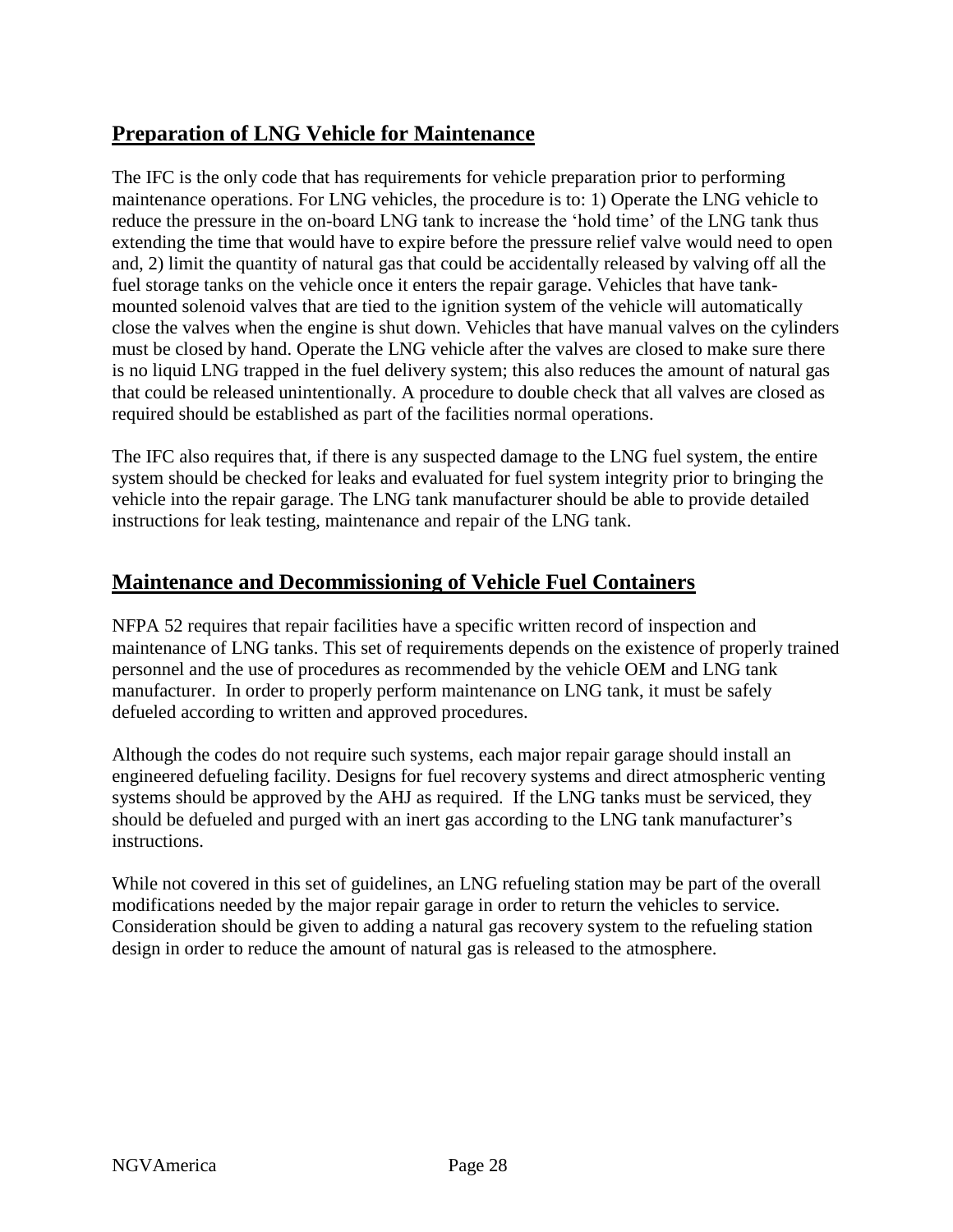# <span id="page-28-0"></span>**Training**

The facility modifications will be of no avail without properly trained personnel. While physical modifications to the maintenance facility will help mitigate any potential hazard from adding CNG and LNG vehicles to facility operations, proper training of personnel is critical to maintaining a safe work environment. The training program should, at a minimum, cover the following:

- The physical properties of compressed natural gas
- The physical properties of liquefied natural gas
- Hazards associated with CNG
- Hazards associated with LNG
- Operation and use of hand held flammable gas detectors
- Manufacturer's instructions for maintenance, operation and calibration natural gas detection systems installed in the garage
- OEM instructions, and recommended maintenance procedures for the onboard fuel storage system and engine fueling components for both CNG and LNG vehicles
- OEM, cylinder manufacturer and /or cylinder valve manufacturer's instructions for defueling and valve maintenance/removal for CNG cylinders
- OEM and /or LNG tank manufacturer's instructions for maintaining and defueling of LNG tanks
- OEM and/or manufacturer's instructions for maintenance and calibration of on board LNG vehicle natural gas detection systems
- CNG cylinder inspection certification of at least one maintenance technician
- Consider ASE certification of CNG vehicle technicians (F1 Test)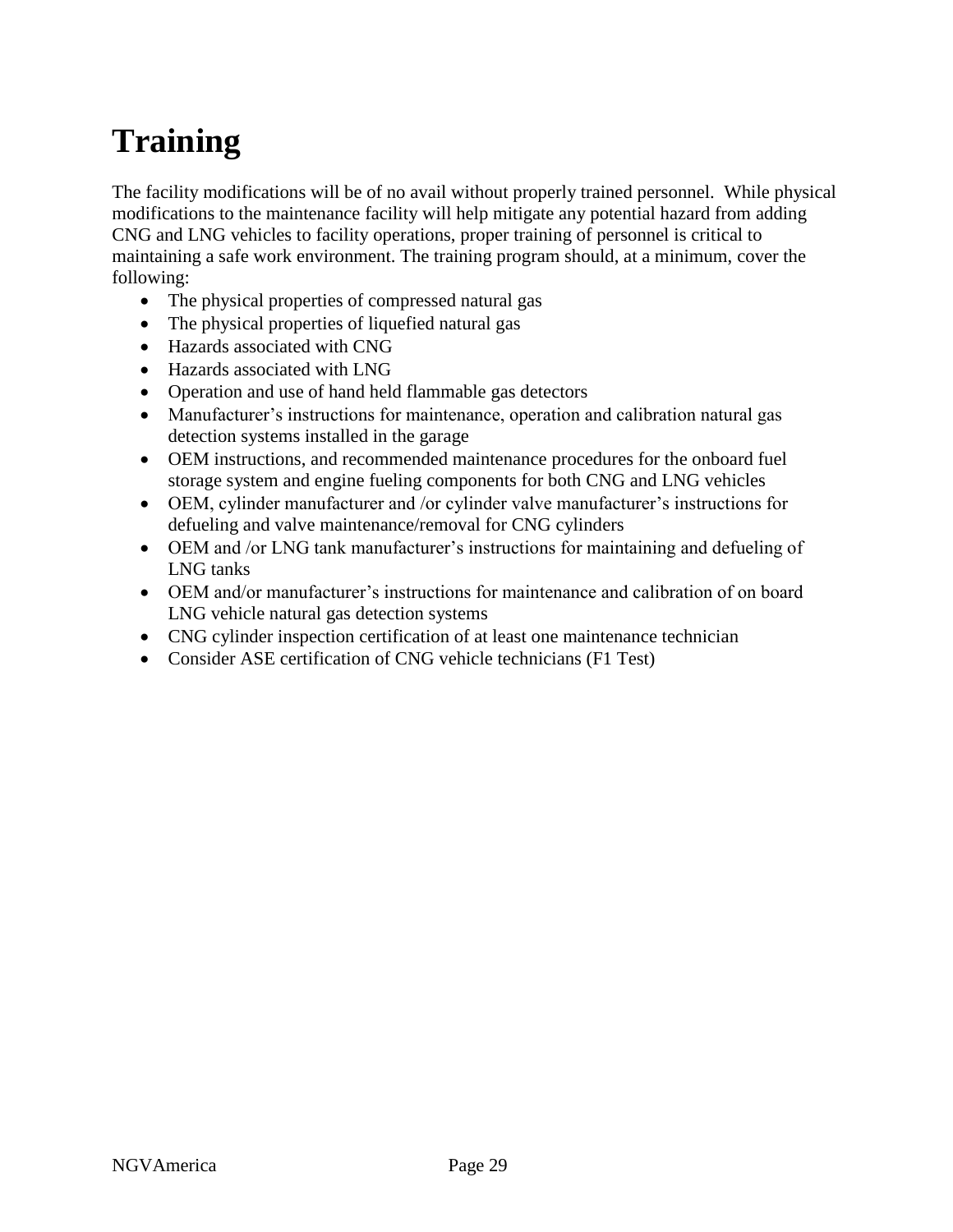# <span id="page-29-0"></span>**Appendix A**

## <span id="page-29-1"></span>**Physical Properties of CNG and LNG**

The Table 11 below compares some of the basic properties of typical fuels that might be found in maintenance facilities.

| Property                                                                  | Pure<br>Methane                                       | LNG             | <b>CNG</b>                      | LPG             | <b>Diesel</b>     | Gasoline          |
|---------------------------------------------------------------------------|-------------------------------------------------------|-----------------|---------------------------------|-----------------|-------------------|-------------------|
| Formula of the<br>major chemical<br>component(s)                          | $CH_4$                                                | CH <sub>4</sub> | CH <sub>4</sub>                 | $C_3H_8$        | $C_3$ to $C_{25}$ | $C_4$ to $C_{12}$ |
| Boiling<br>Temperature, °F                                                | $-259$                                                | $-259$          | $-259$                          | $-44$           | 370-650           | 80-437            |
| Fuel Density $(a)$<br>$60^{\circ}$ F [excluding]<br>RLM, LNG]<br>(lb/gal) | $1.07$ (at<br>atmospheric<br>pressure)<br>RLM: 3.54   | 3.53            | 1.58<br>$(at 3500 \text{ psi})$ | 4.22            | $6.7 - 7.4$       | $6.0 - 6.5$       |
| Autoignition<br>Temperature, °F                                           | 1202                                                  | 1004            | 1004                            | 850-950         | 600               | 495               |
| Flammability<br>Range, vol.                                               | 5% - 15%                                              | 5% - 15%        | $5\% - 15\%$                    | $2.2\% - 9.5\%$ | $1\% - 6\%$       | $1.4\% - 7.6\%$   |
| Lower Heating<br>Value (BTU/lb)                                           | 21500                                                 | 20200-21500     | 20200-21500                     | 19800           | 18000-19000       | 18000-19000       |
| Lower Heating<br>Value (BTU/gal)                                          | 23005<br>RLM:<br>76100                                | 72700-77400     | 31900-33800                     | 84500           | 128400            | 115000            |
| Specific Gravity<br>$\omega$ 60°F                                         | $0.129$ (at<br>atmospheric<br>pressure)<br>RLM: 0.428 | 0.435           | 0.192                           | 0.508           | 0.81-0.89         | 0.72-0.78         |

**Table 11 – Physical Properties of Fuels**

RLM - Refrigerated liquid methane

Source: Alternative Fuel Data Center, ALT, and Battelle

## <span id="page-29-2"></span>**Natural Gas Properties**

CNG and LNG share the same physical properties as natural gas at ambient temperatures.

- Natural gas is a mixture of hydrogen, carbon and other gasses with the primary constituent being methane.
- Natural gas is a colorless and odorless gas that has odorant added by the natural gas distribution company for safety.
- Natural gas is supplied to over 70,000,000 homes and businesses in the United States and its odor (often described as smelling like rotten eggs) is familiar to a large portion of the population.
- Natural gas is non-toxic and is a simple asphyxiant that in sufficient concentrations may displace oxygen in air.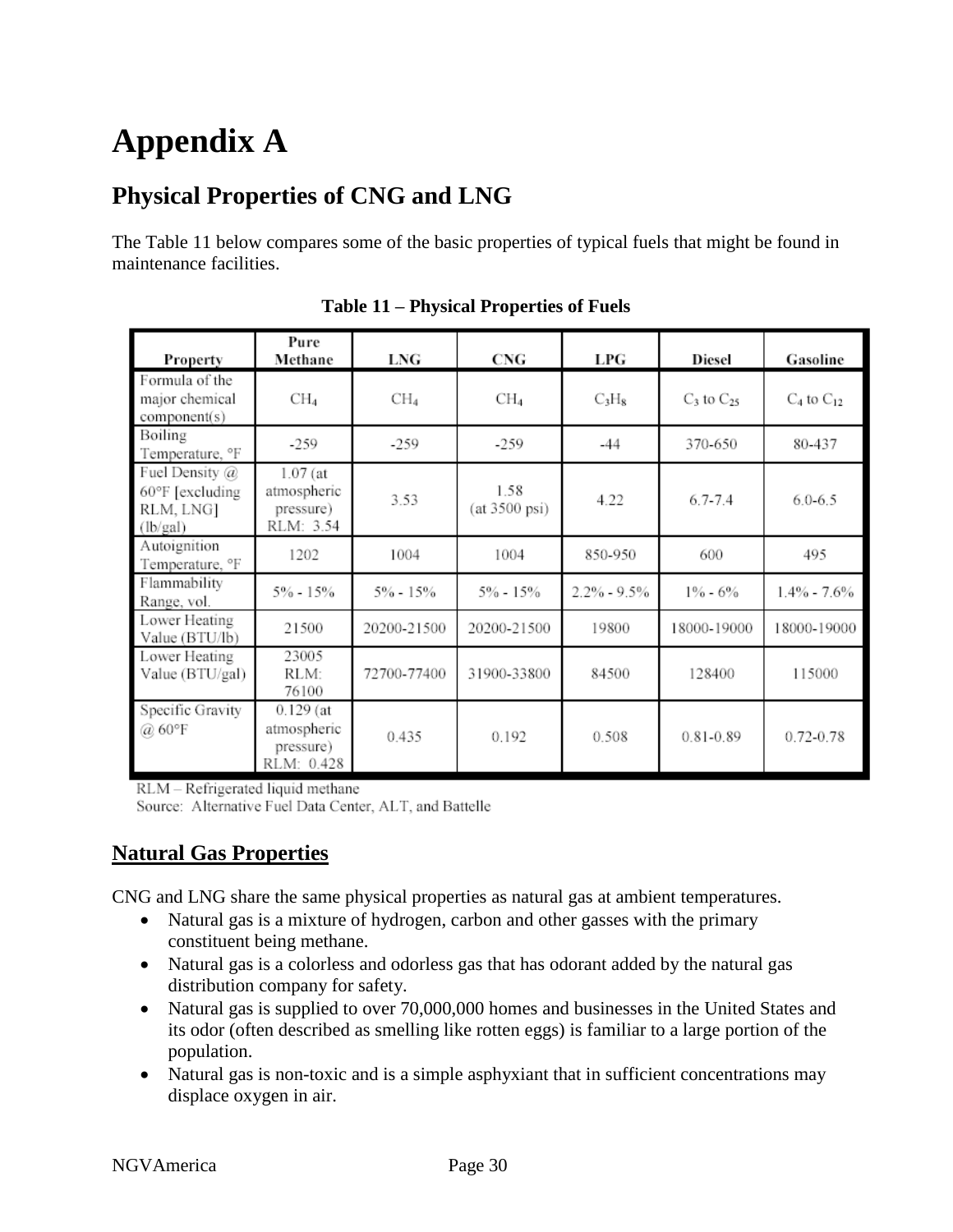- Natural gas is lighter than air (specific gravity 0.55 to 0.65) and quickly dissipates when released.
- Natural gas has a flammability range of 5% to 15% by volume in air.
- Natural gas has an ignition temperature of 1004 **º** F.

## <span id="page-30-0"></span>**CNG Properties**

- CNG in the United States has typical storage pressure of 3,600 psig.
- CNG is normally compressed from natural gas supplied by a distribution company and is therefore normally odorized to the appropriate level for safety.

## <span id="page-30-1"></span>**LNG Properties**

- LNG is a cryogenic liquid made by cooling natural gas to about -260 ° F at atmospheric pressure.
- LNG normally has a higher percentage of methane than the natural gas it is made from since a number of constituents in natural gas are removed such a  $CO<sub>2</sub>$  and odorant.
- LNG is not odorized and methane detectors are used on LNG vehicles, stations and maintenance facilities for leak detection.
- LNG vapor when released usually forms a white cloud of water vapor and becomes lighter than air at @ -160 **º** F and dissipates like compressed natural gas.

## <span id="page-30-2"></span>**Hazards Associated with Natural Gas, CNG and LNG**

## <span id="page-30-3"></span>**Natural Gas Hazards**

- Natural gas is a flammable gas that will ignite in concentrations between 5% and 15% in air.
- Natural has a higher ignition temperature (1000**º** F) than most fuels but ignition sources must be controlled in areas where an ignitable may be present.
- Natural gas should not be allowed to accumulate in an enclosed space because if ignited it would cause a rapid deflagration with significant overpressure.
- Natural gas is a simple asphyxiant that can displace air (oxygen) in enclosed spaces.

## <span id="page-30-4"></span>**CNG Hazards**

- High pressure gas releases from CNG systems may cause injury from:
	- o Entrained particles in the gas stream
	- o Ignition by static discharge at the leak source causing a jet or torch fire
	- o High intensity noise generated by the high velocity gas stream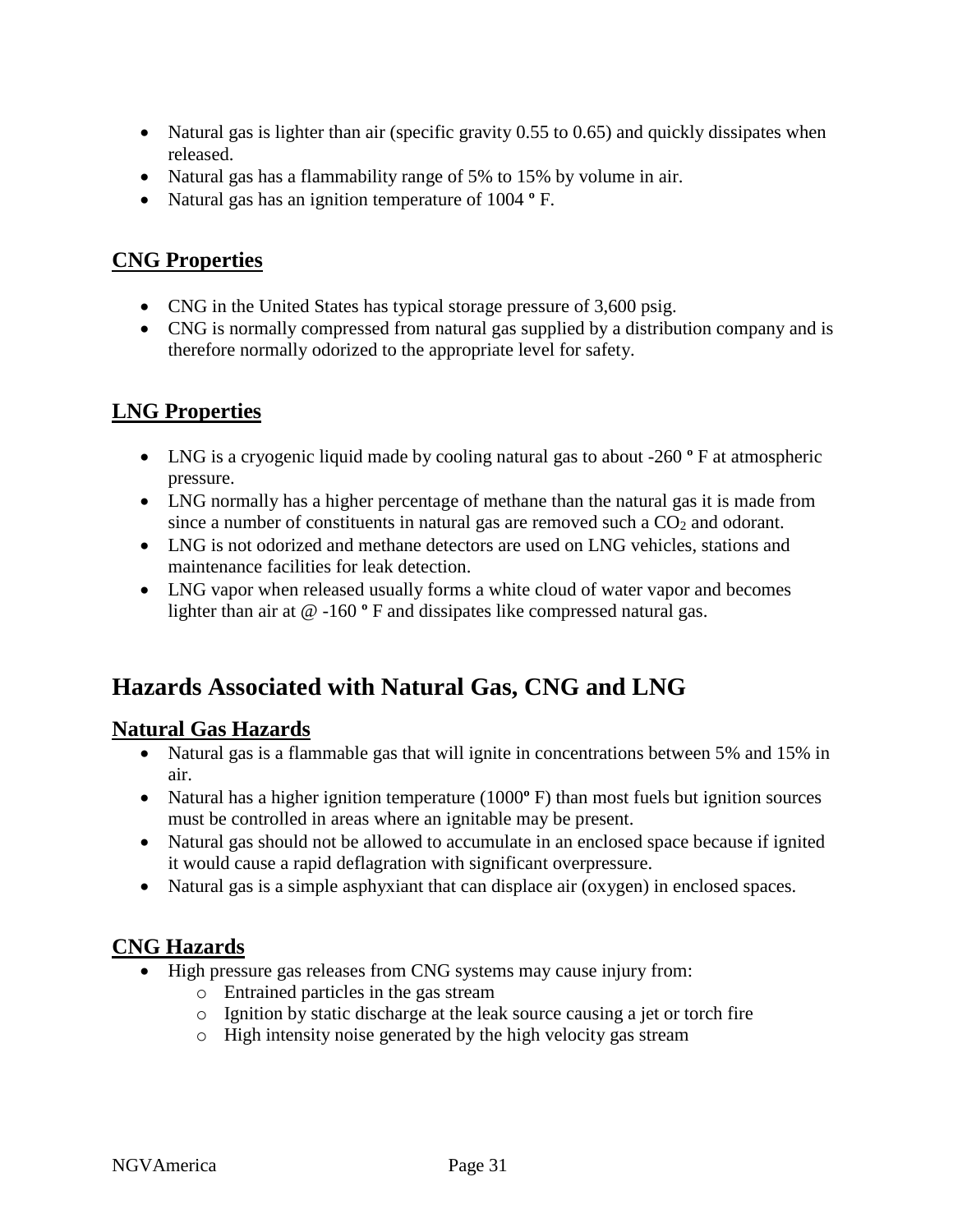## <span id="page-31-0"></span>**LNG Hazards**

- Cryogenic burns to exposed skin from exposure to LNG liquid spills or cold vapor releases and direct contact to piping or fittings exposed to cryogenic temperatures.
- Since the initial release of LNG vapor is heavier than air, there is a potential that the vapor could displace air (oxygen) in pits and act as an asphyxiant.

## <span id="page-31-1"></span>**Flow Chart for Modification Analysis**

The flow chart on the following page indicates the basic decisions that need to be made in order to determine what modifications may be required to add CNG and/or LNG vehicles to an existing maintenance facility. The decision points are discussed in more detail in the balance of the document.